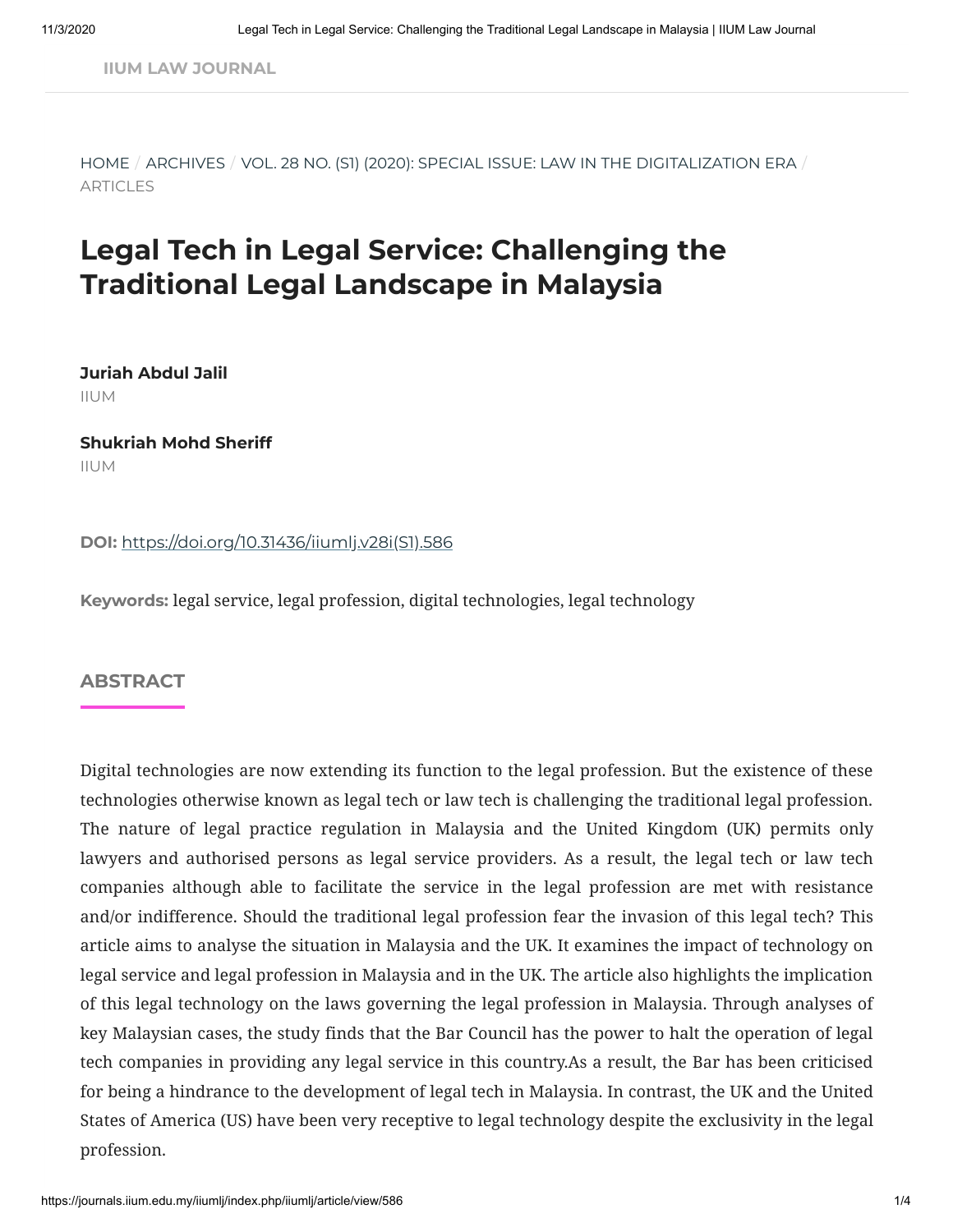# **AUTHOR BIOGRAPHIES**

**Juriah Abdul Jalil, IIUM**

Assistant Professor at the Department of Legal Practice, Ahmad Ibrahim Kulliyyah of Laws, International Islamic University of Malaysia

**Shukriah Mohd Sheriff, IIUM**

Assistant Professor at the Department of Legal Practice, Ahmad Ibrahim Kulliyyah of Laws, International Islamic University of Malaysia

**[PDF](https://journals.iium.edu.my/iiumlj/index.php/iiumlj/article/view/586/273)**

PUBLISHED

2020-10-28

HOW TO CITE

Abdul Jalil, J. ., & Mohd Sheriff, S. (2020). Legal Tech in Legal Service: Challenging the Traditional Legal Landscape in Malaysia. *IIUM Law Journal*, *28*((S1), 279 - 301. https://doi.org/10.31436/iiumlj.v28i(S1).586

More Citation Formats

ISSUE

[Vol. 28 No. \(S1\) \(2020\): Special Issue: Law in the Digitalization Era](https://journals.iium.edu.my/iiumlj/index.php/iiumlj/issue/view/44)

SECTION

ARTICLES

LICENSE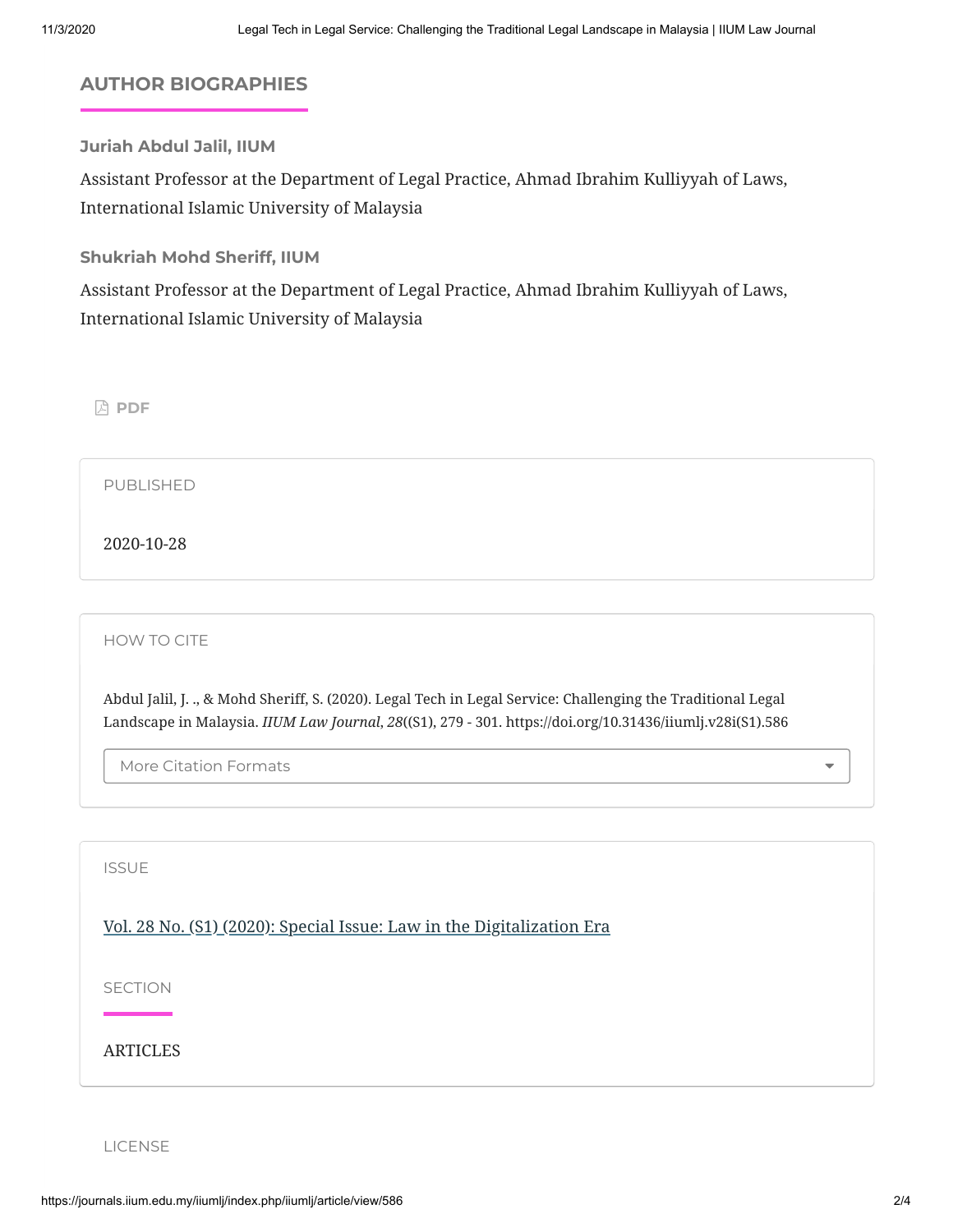11/3/2020 Legal Tech in Legal Service: Challenging the Traditional Legal Landscape in Malaysia | IIUM Law Journal

- 1. **Consent to publish**: The Author(s) undertakes that the article named above is original and consents that the IIUM Press publishes it.
- 2. **Previous publication**: The Author(s) guarantees that the article named above has not been published before in any form, that it is not concurrently submitted to another publication, and that it does not infringe anyone's copyright. The Author(s) holds the IIUM Press and Editors of IIUM Law Journal harmless against all copyright claims.
- 3. **Transfer of copyright**: The Author(s) hereby transfers the copyright of the article to the IIUM Press, which shall have the exclusive and unlimited right to publish the article in any form, including on electronic media. The Journal in turn grants the Author(s) the right to reproduce the article for educational and scientific purposes, provided the written consent of the Publisher is obtained.

#### **MAKE A [SUBMISSION](https://journals.iium.edu.my/iiumlj/index.php/iiumlj/about/submissions)**

| Visitors                |  |                      |  |
|-------------------------|--|----------------------|--|
| <b>EMY 16,954</b>       |  | <b>BD</b> 364        |  |
| US 1,648                |  | <b>G</b> PK 356      |  |
| $\Box$ ID 1.243         |  | <b>EXA 253</b>       |  |
| $\frac{2}{1}$ IN 1,196  |  | $s = 56250$          |  |
| $\blacksquare$ NG 954   |  | $\frac{1}{2}$ IR 241 |  |
| $PH$ 711                |  | <b>March 189</b>     |  |
| ₩₩ GB 452               |  | <b>ED</b> MV 183     |  |
| AU 407                  |  |                      |  |
| Pageviews: 64,448       |  |                      |  |
| $\sqrt{2}$ FLAG counter |  |                      |  |

## **INFORMATION**

[For Readers](https://journals.iium.edu.my/iiumlj/index.php/iiumlj/information/readers)

[For Authors](https://journals.iium.edu.my/iiumlj/index.php/iiumlj/information/authors)

[For Librarians](https://journals.iium.edu.my/iiumlj/index.php/iiumlj/information/librarians)



[Like us on Facebook](https://journals.iium.edu.my/iiumlj/index.php/iiumlj/management/settings/https;/www.facebook.com/iiumlawj)  [Google Scholar](http://www.myjurnal.my/public/browse-journal-view.php?id=369)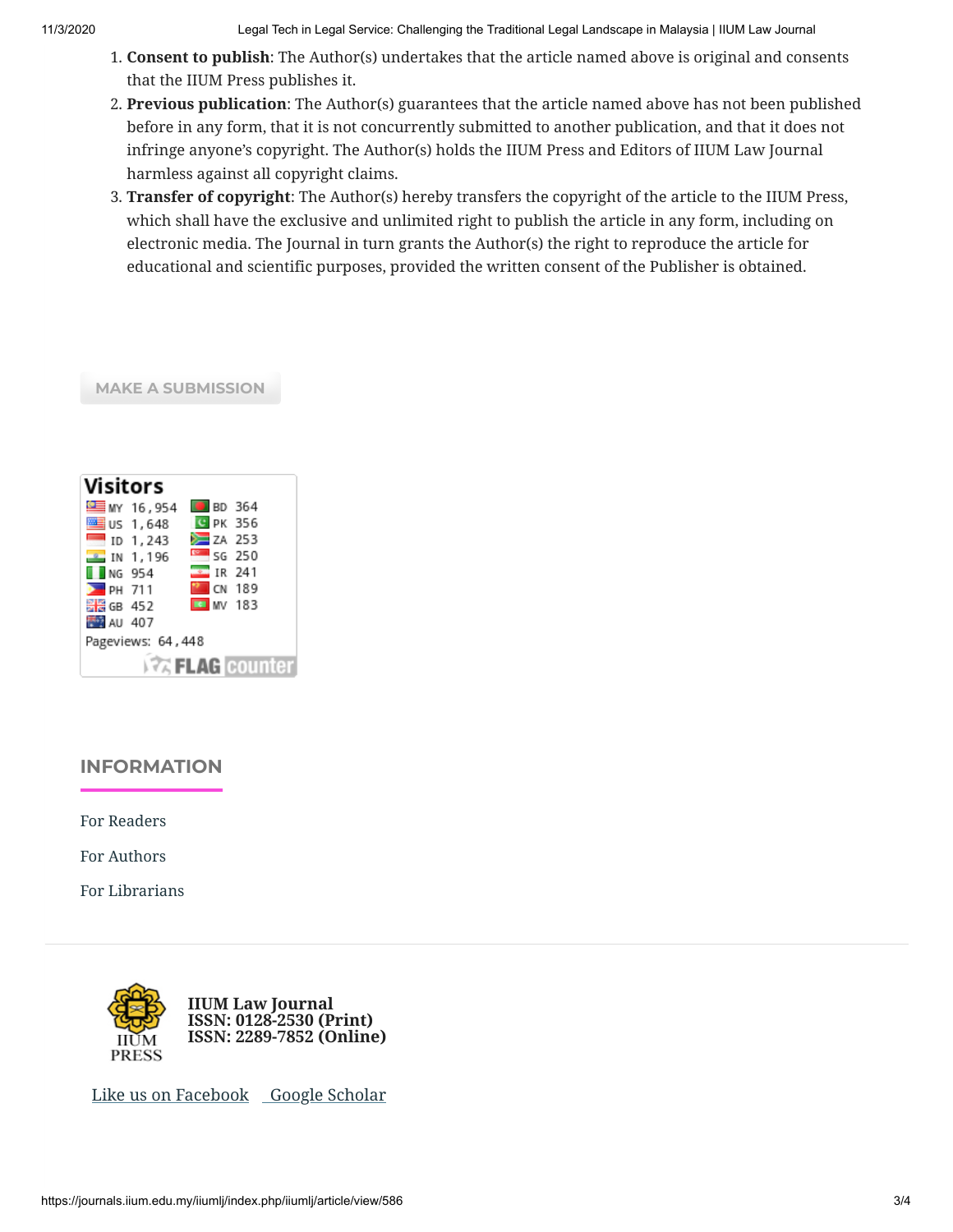#### **LEGAL TECH IN LEGAL SERVICE: CHALLENGING THE TRADITIONAL LEGAL LANDSCAPE IN MALAYSIA**

Juriah Abd Jalil\*

Shukriah Mohd Sheriff\*\*

#### **ABSTRACT**

Digital technologies are now extending its function to the legal profession. But the existence of these technologies otherwise known as legal technology (legal tech) or law tech is challenging the traditional legal profession. The nature of legal practice regulation in Malaysia and the United Kingdom (UK) permits only lawyers and authorised persons as legal service providers. As a result, the legal tech or law tech companies although able to facilitate the service in the legal profession are met with resistance and/or indifference. Should the traditional legal profession fear the invasion of this legal tech? This article aims to analyse the situation in Malaysia and the UK. It examines the impact of technology on legal service and legal profession in Malaysia and in the UK. The article also highlights the implication of this legal technology on the laws governing the legal profession in Malaysia. Through analyses of key Malaysian cases, the study finds that the Bar Council has the power to halt the operation of legal tech companies in providing any legal service in this country.As a result, the Bar has been criticised for being a hindrance to the development of legal tech in Malaysia. In contrast, the UK and the United States of America (US) have been very receptive to legal technology despite the exclusivity in the legal profession.

**Keywords**: legal technology, legal service, legal profession, digital technologies.

Associate Professor at the Department of Legal Practice, Ahmad Ibrahim Kulliyyah of Laws, International Islamic University of Malaysia. Email: juriah@iium.edu.my.

<sup>\*\*</sup> Assistant Professor at the Department of Legal Practice, Ahmad Ibrahim Kulliyyah of Laws, International Islamic University of Malaysia. Email: shukriahs@iium.edu.my.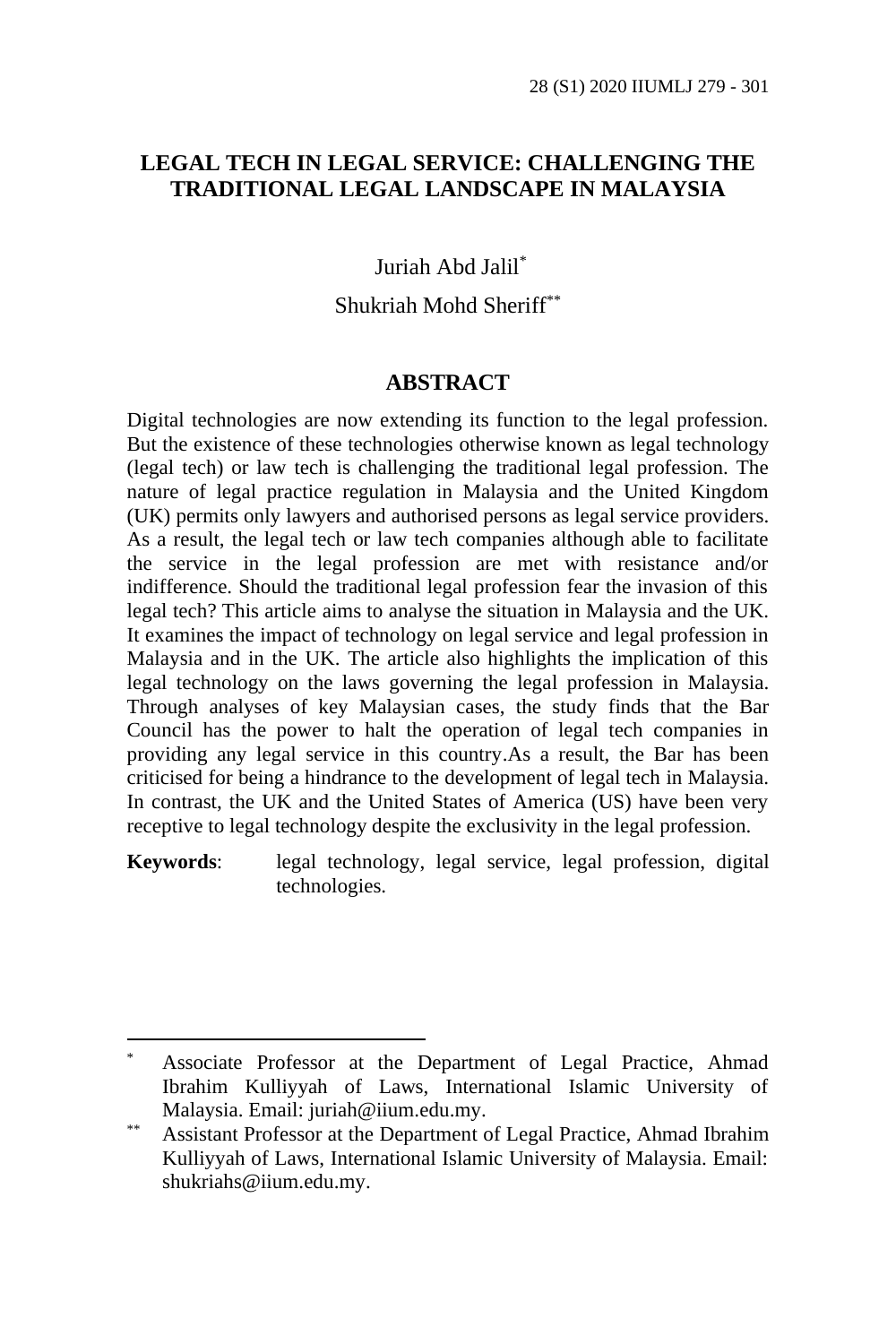#### **TEKNOLOGI UNDANG-UNDANG DALAM PERKHIDMATAN UNDANG-UNDANG: CABARAN TERHADAP LANDSKAP PERUNDANGAN TRADISIONAL DI MALAYSIA**

#### **ABSTRAK**

Teknologi digital kini sedang memperluaskan fungsinya kepada profesion undang-undang. Akan tetapi khidmat teknologi digital perundangan yang diperkenalkan oleh syarikat-syarikat teknologi telah mencabar profesion undang-undang tradisional. Perkhidmatan perundangan di Malaysia dan di United Kingdom hanya boleh ditawarkan secara eksklusif oleh peguam dan individu yang diberi kuasa sahaja. Ini mengecualikan perkhidmatan undangundang yang ditawarkan oleh syarikat-syarikat teknologi digital tersebut. Oleh itu, teknologi digital, walaupun mampu memperkasakan cara pengendalian dan penyampaian perkhidmatan undang-undang, ianya hanyalah dipandang sepi dan tidak diterima oleh profesion undang-undang. Adakah profesion undang-undang yang bersifat tradisional ini merasa tercabar dan takut dengan kewujudan teknologi ini? Artikel ini bertujuan untuk mengkaji dan menganalisa keadaan dan penerimaan teknologi undangundang di Malaysia dengan penerimaan teknologi undang-undang di United Kingdom (UK). Ia mengkaji kesan teknologi perkhidmatan undang-undang dan profesion undang-undang di Malaysia dan di UK. Artikel ini juga menyoroti implikasi teknologi undang-undang ini ke atas undang-undang yang mengawal selia profesion undang-undang di Malaysia. Melalui analisis kes-kes berkenaan teknologi undang-undang di Malaysia, kajian mendapati Majlis Peguam mempunyai kuasa untuk menghentikan operasi syarikat teknologi ini dalam menyediakan perkhidmatan undang-undang di Malaysia. Akibatnya, Majlis Peguam telah dikritik kerana menjadi penghalang kepada pembangunan teknologi undang-undang di Malaysia. Sebaliknya, UK dan Amerika Syarikat (USA) sangat terbuka dalam menerima teknologi undangundang walaupun profesion undang-undang mereka adalah bersifat eksklusif.

**Kata kunci**: teknologi undang-undang, perkhidmatan undang-undang, profesion undang-undang, teknologi digital.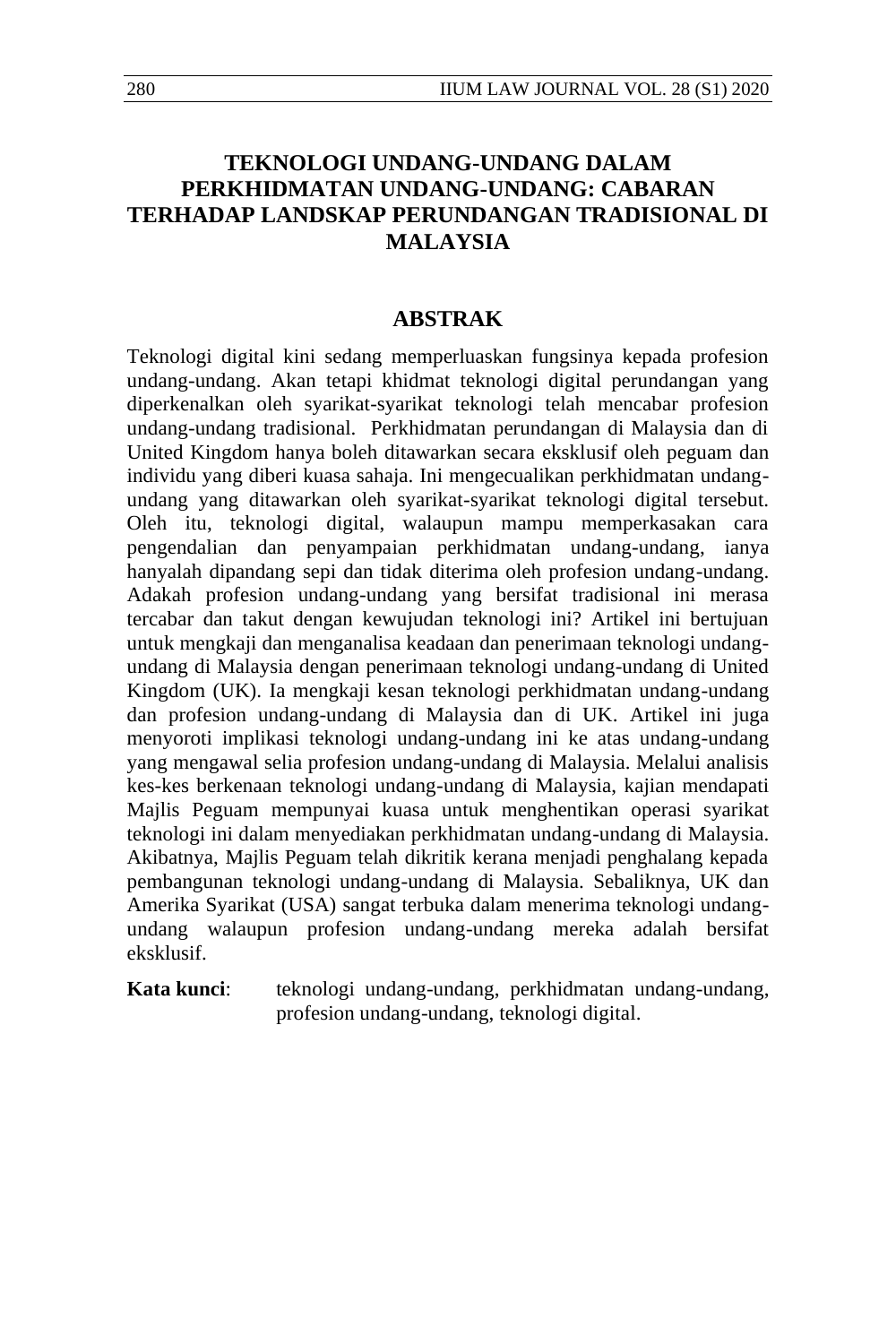#### **INTRODUCTION**

In many parts of the world, the legal profession appears to be threatened by the existence of legal tech companies in the legal service industry.<sup>1</sup> Traditionally, the exclusivity of the legal profession is protected by an exclusive domain of lawyers. The underlying principle behind this tradition is trust, confidentiality, duties, and responsibilities that lawyers owe to their clients, the courts, the public, and the profession. Accordingly, lawyers find it hard to open the profession to others.

However, digital technologies are challenging this tradition by allowing any non-lawyers to provide legal services online.<sup>2</sup> This is evidenced by the mushrooming of legal tech companies in many parts of the world including Malaysia. The service offered connects clients with online-based lawyers or software tools capable of circumventing the need for traditional lawyers in some contractual transactions. Accordingly, the existence of this legal tech and start-ups creates a fear that lawyers may lose their job or may have to compete with nonlawyers and artificial lawyers.<sup>3</sup> This may also challenge the power of the Bar as the guardian of the legal profession. This article aims to analyse and examine the impact of technology on legal service and the legal profession in Malaysia and the United Kingdom (UK). It also highlights the implication of the laws governing the legal profession in Malaysia.

<sup>&</sup>lt;sup>1</sup> Kenneth Tung, "If "Software is Eating the World," Is Legal Service is on the Menu?" *Legal Business World* 10, 2017, https://www.legalbusinessworld.com/single-post/2017/10/31/If- %E2%80%9CSoftware-Is-Eating-the-World%E2%80%9D-Is-Legal-Service-on-the-Menu.

<sup>2</sup> Qian Hongdao, Sughra Bibi, Asif Khan, Lorenzo Ardito, and Mohammad Nurunnabi, "Legal Technologies in Action: The Future of the Legal Market in Light of Disruptive Innovation," *Sustainability* 11, 2019: 1015, https://doi:10.3390/sul1041015.

<sup>&</sup>lt;sup>3</sup> See "Lawtech Adoption Research Report 2019" The Law Society, accessed November 2, 2019, https://www.lawsociety.org.uk/supportservices/research-trends/law-society-lawtech-adoption-report-2019.pdf.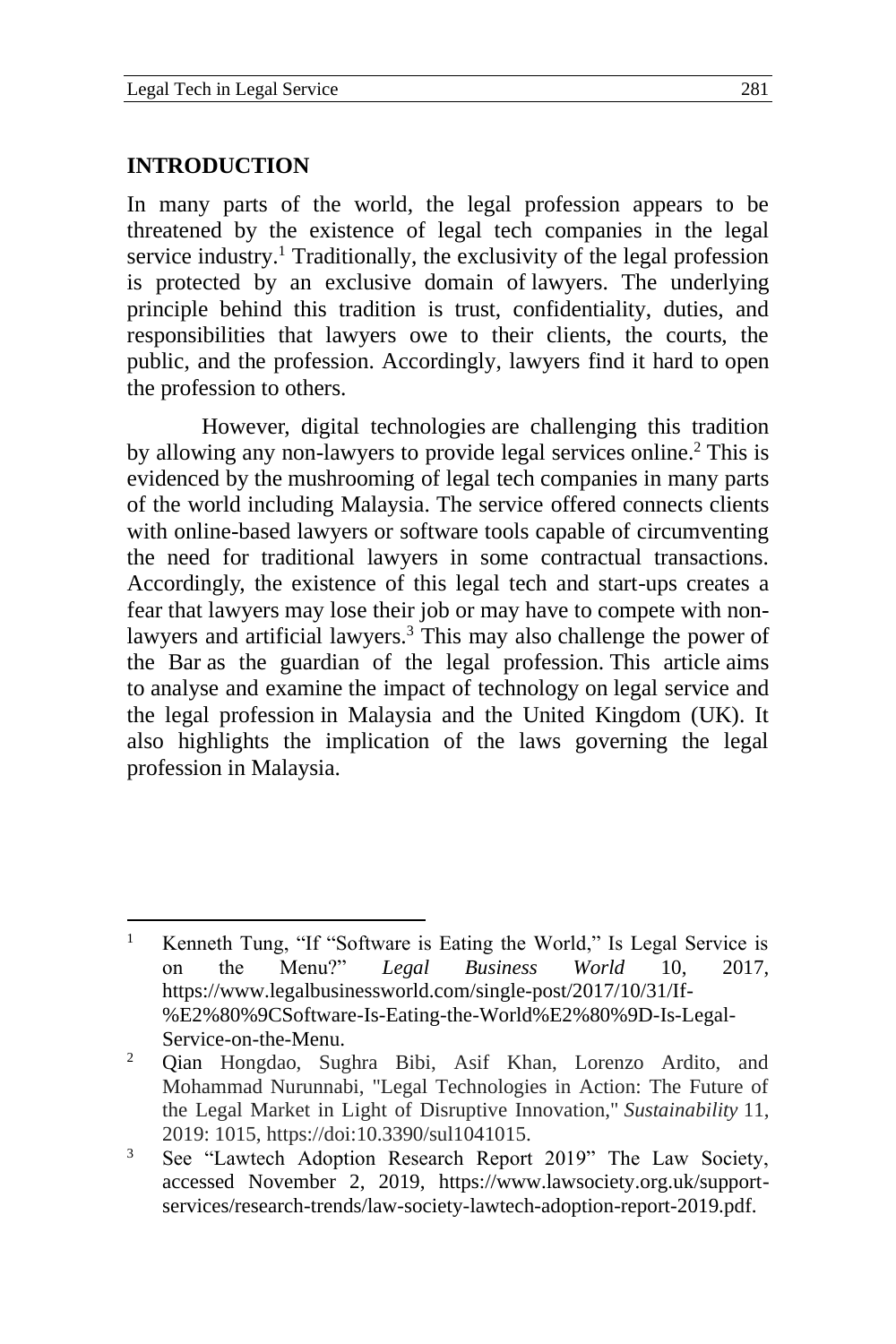#### **TECHNOLOGY, THE COURT, AND VIRTUAL LAWYERS**

When technology was initially introduced, it was met with resistance due to the concerns over invasion of privacy and security. The fear appears genuine because of security issues and data breaches which are still persistent. Other reasons include the fact that using technology requires understanding, knowledge, and costs. In fact, embracing technology involves a new learning process and a change of mindset within the legal service which is now becoming a competitive business. The change of this mindset may take a long time to achieve but eventually, lawyers and the legal profession must accept such changes or otherwise would face the risk of being left behind in the competition. But now, despite the unsettled privacy and security issues, people have become more dependent on technology. These among others explain why the legal tech is moving slowly in Malaysia.

Furthermore, technologies are developing too fast for the law and lawyers to catch up. Fahri Azzat, a practicing lawyer explains "the legal profession itself is conservative by nature" and that "the law has to be stable and predictable… Innovation, from the law perspective, is irregular and unpredictable".<sup>4</sup> In addition, factors such as low technology awareness and knowledge among lawyers and high cost also contribute to this delay. This, therefore, explains why many law firms do not have their own websites, some prefer to keep physical documents rather than using online files such as cloud and some leave it to the more junior lawyers to handle technology matters without any interest to learn and use the technology. Another hindrance is that legal tech may be costly especially for small legal firms.

However, the courts are quite advanced in using technology tools including video conferencing, virtual court, and the use of hologram, e-filing or paperless court, and data sentencing as part of digitalisation of the judicial process.<sup>5</sup> Thus, despite working in its

<sup>4</sup> Kuek Ser Kwang Zhe, "New Horizon: Innovation and the Legal Profession," *The Edge Malaysia*, July 14, 2018, https://www.theedgemarkets.com/article/new-horizons-innovation-andlegal-profession.

<sup>5</sup> See Speech of Chief Justice of Malaysia Tan Sri Datuk Seri Panglima Richard Malanjum at the Opening of Legal Year (OLY) 2019 at The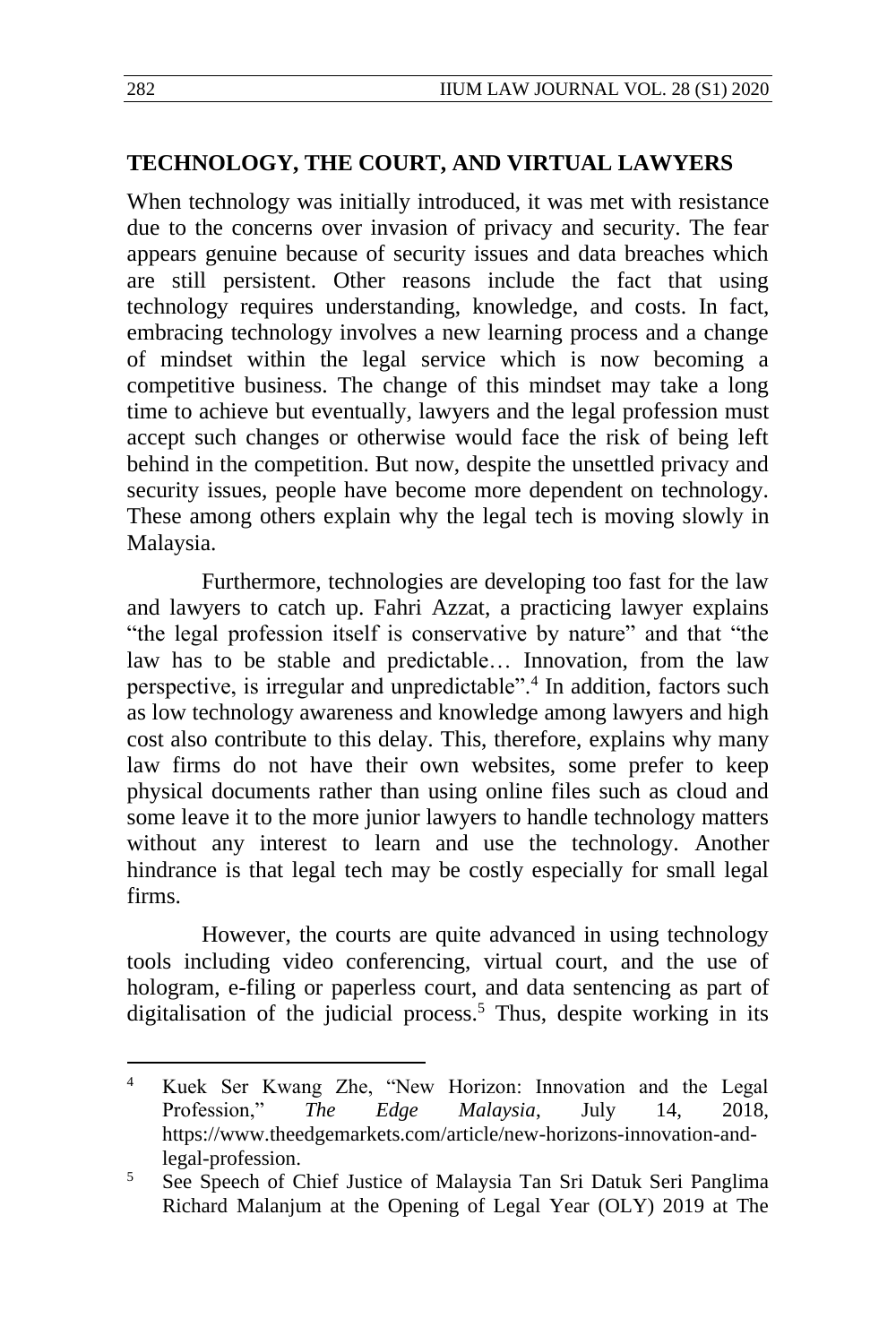exclusivity, lawyers have no choice but to adapt to technologies. Therefore, to match up the technology in court, lawyers too should embrace technology. This may be relatively easy for young lawyers who are digital natives and tech-savvy. They may use technology to improve legal research skills, update legal knowledge, and prepare court documents professionally. However, senior practitioners who see technology as burdensome may have difficulty to understand and apply digital legal skills. Nevertheless, the legal profession and lawyers must adopt technology and adapt to the digital environment so that "the legal profession can continue to play an important role in the delivery of legal service to the public".<sup>6</sup> In fact, lawyers should take advantage of the existence of legal technology to expand legal service inclusion.

The existence of ROSS, the first virtual lawyer powered by artificial intelligence and has proven to supersede human intelligence. ROSS assists lawyers in finding case law, relevant legislation, and thousands of legal documents. It also interacts with lawyers in plain English.<sup>7</sup> Its intelligence resides in the engine of IBM Watson. Although ROSS does not appear in any court, he advises other lawyers in the firm of BakerHostetler, one of the largest law firms in the United States of America (US).<sup>8</sup> However, ROSS's existence

Putrajaya Marriott Hotel, Putrajaya, January 11, 2019, https://www.kehakiman.gov.my/sites/default/files/OLY%202019%20CJ %27s%20Speech%20-0%20Final\_0.pdf.

<sup>6</sup> "Deep Thinking: The Future of the Legal Profession in an Age of Technology," Speech of Chief Justice of Singapore Sundraresh Menon at the 29th Inter-Pacific Bar Association Annual Meeting and Conference in Singapore, April 25, 2019, [https://www.supremecourt.gov.sg/docs/default-source/default](https://www.supremecourt.gov.sg/docs/default-source/default-document-library/deep-thinking---the-future-of-the-legal-profession-in-an-age-of-technology-(250419---final).pdf)[document-library/deep-thinking---the-future-of-the-legal-profession-in](https://www.supremecourt.gov.sg/docs/default-source/default-document-library/deep-thinking---the-future-of-the-legal-profession-in-an-age-of-technology-(250419---final).pdf)[an-age-of-technology-\(250419---final\).pdf.](https://www.supremecourt.gov.sg/docs/default-source/default-document-library/deep-thinking---the-future-of-the-legal-profession-in-an-age-of-technology-(250419---final).pdf)

<sup>7</sup> Karen Turner, "Meet 'ROSS' the Newly Hired Legal Robot,"*The Washington Post*, May 16, 2016, [https://www.washingtonpost.com/news/innovations/wp/2016/05/16/mee](https://www.washingtonpost.com/news/innovations/wp/2016/05/16/meet-ross-the-newly-hired-legal-robot/) [t-ross-the-newly-hired-legal-robot/.](https://www.washingtonpost.com/news/innovations/wp/2016/05/16/meet-ross-the-newly-hired-legal-robot/)

<sup>8</sup> Cecille De Jesus, "AI Lawyer "Ross" Has Been Hired By Its First Official Law Firm**,"**May 11, 2019, Futurism.com, accessed on November 5, 2019, [https://futurism.com/artificially-intelligent-lawyer-ross-hired-first](https://futurism.com/artificially-intelligent-lawyer-ross-hired-first-official-law-firm)[official-law-firm.](https://futurism.com/artificially-intelligent-lawyer-ross-hired-first-official-law-firm)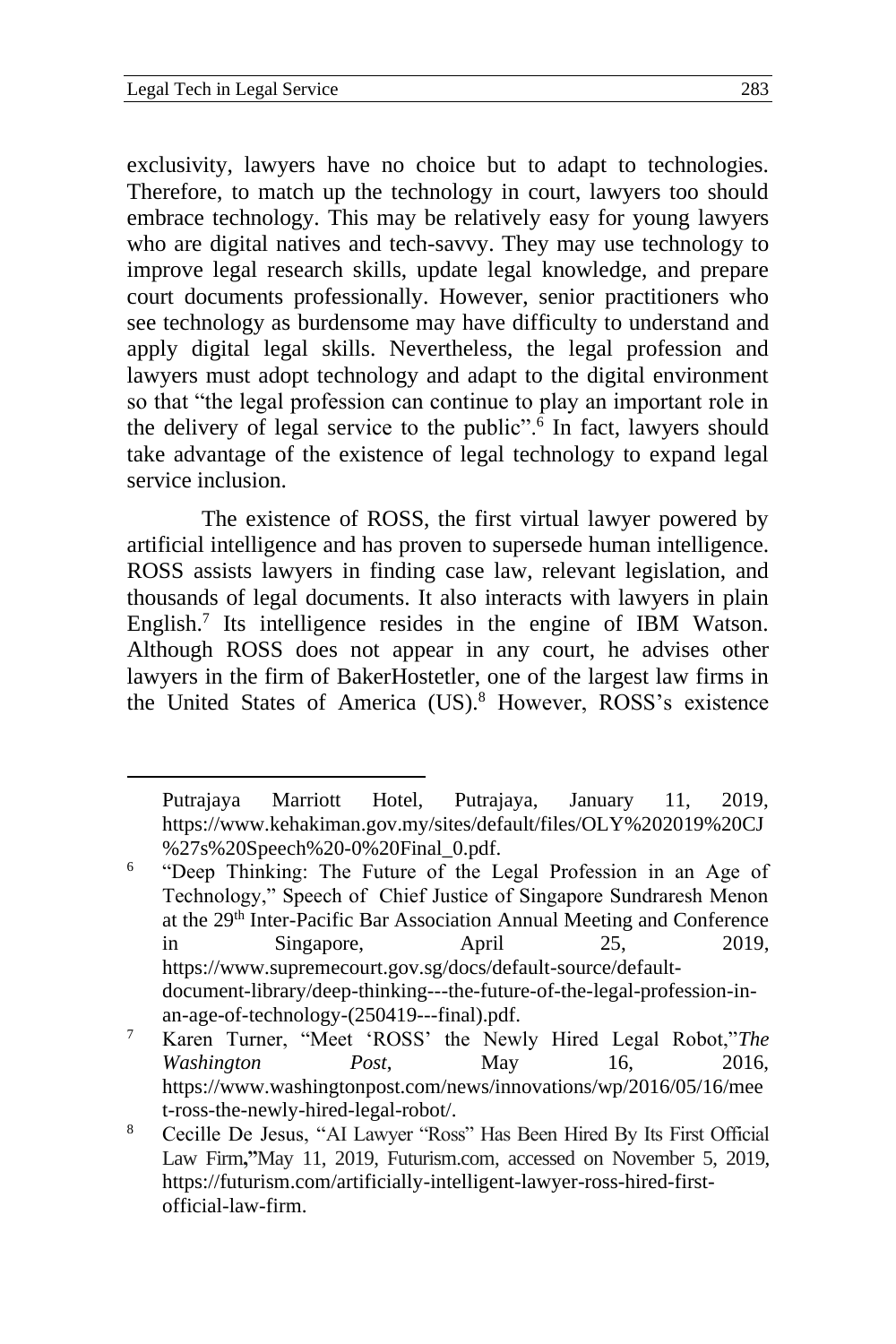triggered the important question-, will it replace lawyers? Should lawyers be worried that robots will replace them?

Addressing this issue, Bob Craig, the chief information officer of BakerHostetler said that ROSS is a supplemental tool to help lawyers move faster, learn faster, and continually improve.<sup>9</sup> In fact, with ROSS's assistance, lawyers have more time to focus on their clients and be more creative in preparing legal arguments, and cases. Thus, ROSS helps by saving time spent in researching pages of cases, legal documents and relevant passages of the law. ROSS also monitors the law round the clock, as well as new court decisions that can affect the case.<sup>10</sup>

In addition, ROSS also possesses the ability to interact with lawyers. According to Andrew Arruda, the chief executive of ROSS Intelligence, "ROSS surfaces relevant passages of law and then allows lawyers to interact with them. Lawyers can either enforce ROSS's hypothesis or get it to question its hypothesis".<sup>11</sup> Therefore, ROSS is just a tool to help with knowledge management, particularly, in keeping up with the latest legislation. Its existence is, therefore, not to replace lawyers.<sup>12</sup> Furthermore, ROSS is accessed via a computer and is billed as a subscription service. ROSS can be considered as the pioneer of legal tech start-ups. Will the service provided by ROSS and the legal start-ups be allowed by the Malaysian Bar?

<sup>9</sup> Karen Turner, "Meet 'ROSS' the Newly Hired Legal Robot,"*The Washington Post*, May 16, 2016, [https://www.washingtonpost.com/news/innovations/wp/2016/05/16/mee](https://www.washingtonpost.com/news/innovations/wp/2016/05/16/meet-ross-the-newly-hired-legal-robot/) [t-ross-the-newly-hired-legal-robot/.](https://www.washingtonpost.com/news/innovations/wp/2016/05/16/meet-ross-the-newly-hired-legal-robot/)

<sup>10</sup> Cecille De Jesus, "AI Lawyer "Ross" Has Been Hired By Its First Official Law Firm**,"** May 11, 2019, Futurism.com, accessed on November 5, 2019, [https://futurism.com/artificially-intelligent-lawyer-ross-hired-first](https://futurism.com/artificially-intelligent-lawyer-ross-hired-first-official-law-firm)[official-law-firm.](https://futurism.com/artificially-intelligent-lawyer-ross-hired-first-official-law-firm)

<sup>11</sup> Karen Turner, "Meet 'ROSS' the Newly Hired Legal Robot,"*The Washington Post*, May 16, 2016, [https://www.washingtonpost.com/news/innovations/wp/2016/05/16/mee](https://www.washingtonpost.com/news/innovations/wp/2016/05/16/meet-ross-the-newly-hired-legal-robot/) [t-ross-the-newly-hired-legal-robot/.](https://www.washingtonpost.com/news/innovations/wp/2016/05/16/meet-ross-the-newly-hired-legal-robot/)

<sup>&</sup>lt;sup>12</sup> IBM Cognitive Business, "How Watson Helps Lawyers Find Answers in Legal Research. Ross Intelligence Takes Watson to Law School," Medium.com, accessed on November 5, 2019, https://medium.com/cognitivebusiness/how-watson-help-Lawyers-findanswers-in-lega-research-672ea028dfb8.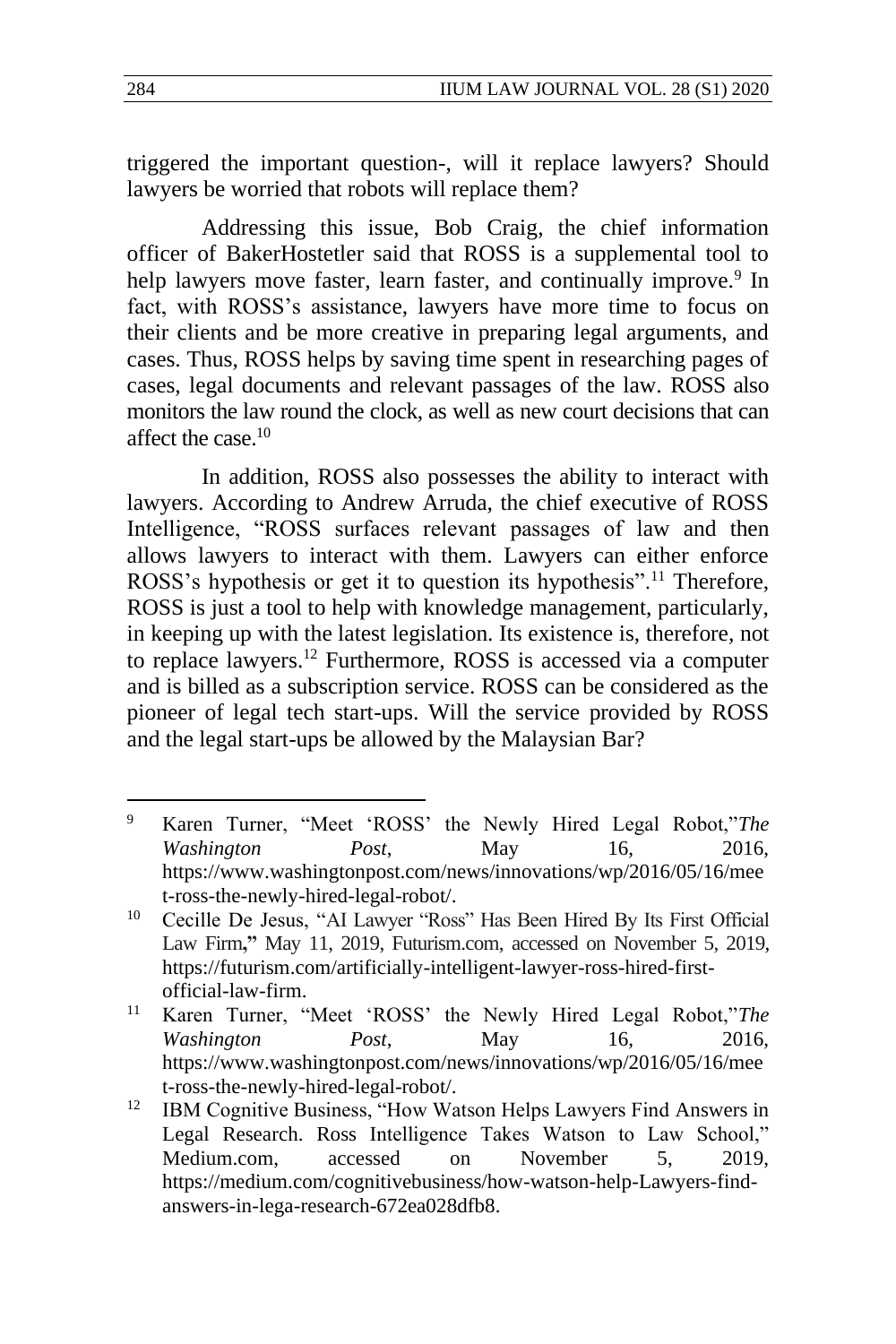#### **THE LEGAL PROFESSION AND THE BAR IN MALAYSIA**

The legal profession in Malaysia belongs exclusively to lawyers who have been admitted to the Malaysian Bar and practice at the High Court of Malaya and the High Court of Sabah and Sarawak. The profession is governed by the Legal Profession Act 1976 (LPA) and the Malaysian Bar is a professional body that regulates the profession of lawyers in this country. The purpose of the Malaysian Bar is inter alia to uphold justice; maintain and improve the standard of conduct and learning of the legal profession, represent, protect and assist members or of the legal profession; promote in any proper manner the interest of the legal profession, and protect and assist the public in all matters touching ancillary or incidental to the law.<sup>13</sup> The Bar also has the power and locus standi under Section 41 (2) of the LPA to commence an action in court and to apply for an injunction in order to protect the profession. In the meantime, advocates and solicitors in Malaysia are members of the Bar and they are the only authorised persons to represent a client in court, to conduct and offer any legal service. Section 37 of the  $LPA<sup>14</sup>$  prevents a non-authorised person from representing a client in court or to conduct any legal service. A breach of this provision amounts to an offence. This provision clearly shows that non-lawyers are "not welcomed" to the profession. At the same time, lawyers are prohibited from touting or soliciting clients under the Legal Profession (Practice and Etiquette) Rules 1978 (LPPER). Thus, any service relating to this matter will be considered a breach of this provision. Therefore, the current LPA presents a stumbling block to the development of legal tech in Malaysia.

#### **The Malaysian Bar and Legal Tech**

As mentioned above, Sections 41 and 42 of the LPA confer wide powers to the Bar to commence a suit against non-lawyers who purportedly breached the provision of the LPA. In 2012, the Bar brought an action against Index Continent Sdn. Bhd*.* to restrain the company from promoting its prepaid legal services on a subscription basis known as "answers-in-law". The service

<sup>&</sup>lt;sup>13</sup> Section 42 of the LPA 1976.<br> $\frac{14}{14}$  Section 27 deals with no un

Section 37 deals with no unauthorised person to act as an advocate and solicitor.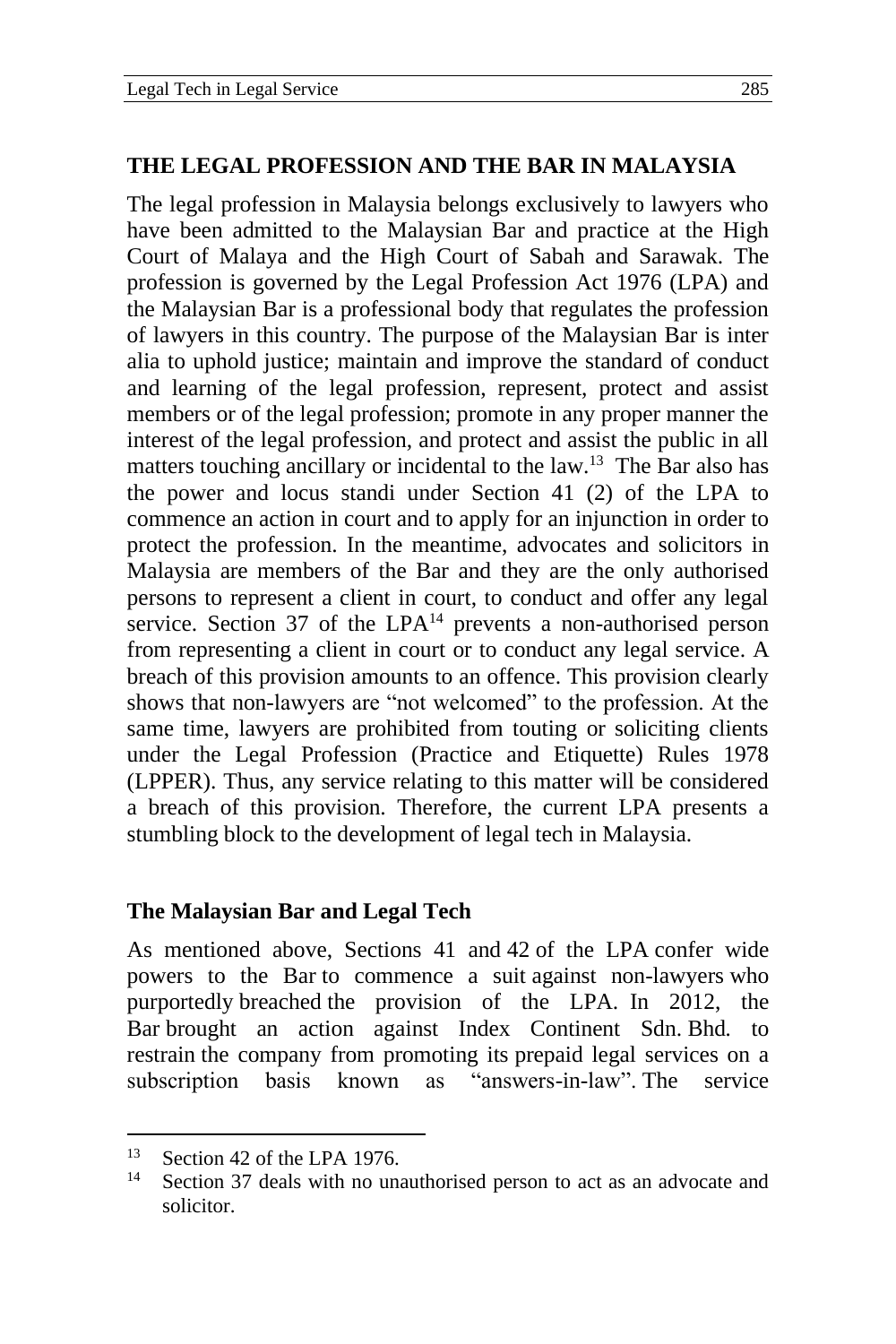allows members of the public who are seeking legal assistance to contact lawyers who could answer their specific queries or assistance. The company clearly indicated in their advertisement through email and the internet that they are not providing any legal service. However, the Bar saw this as a breach of Sections 36<sup>15</sup> and 37 of the LPA, and applied for an interim injunction to:

"restrain the company from continuing to advertise, promote or otherwise communicate howsoever the prepaid legal service, from carrying and engaging in the provision of the service to members of the public and from directly or indirectly soliciting clients, members or subscribers for its answers-in-law scheme".<sup>16</sup>

The interim injunction was granted. However, the company continued to carry out the service. Hence, the Bar applied for an interlocutory injunction to:

"restrain the company from advertising, representing, and/or continuing to provide the prepaid legal services to the general public and from communicating with members of the legal profession about the service".

In opposing the application, the company argued as follows. Firstly, the plaintiff lacks substantive locus standi to bring the case. Secondly, Section 37 of the LPA is a penal provision which empowers the Attorney General's Office to commence action instead of the Bar Council. However, the arguments were rejected by the court on the ground of Sections 41 and 42 of the LPA. The court also rejected the company's argument that the Bar Council is a creature of LPA as such they must act and conduct their activities within the four corners of the statute.

<sup>&</sup>lt;sup>15</sup> Section 36 requires the advocate and solicitor to have a name on the Role before practice. The provision states "... no person shall practice as an advocate and solicitor unless his name is on the Roll and he has a valid practising certificate authorising him to do the act".

<sup>16</sup> *Bar Malaysia v Index Continent Sdn Bhd* [2012] 4 MLJ 90 (HC).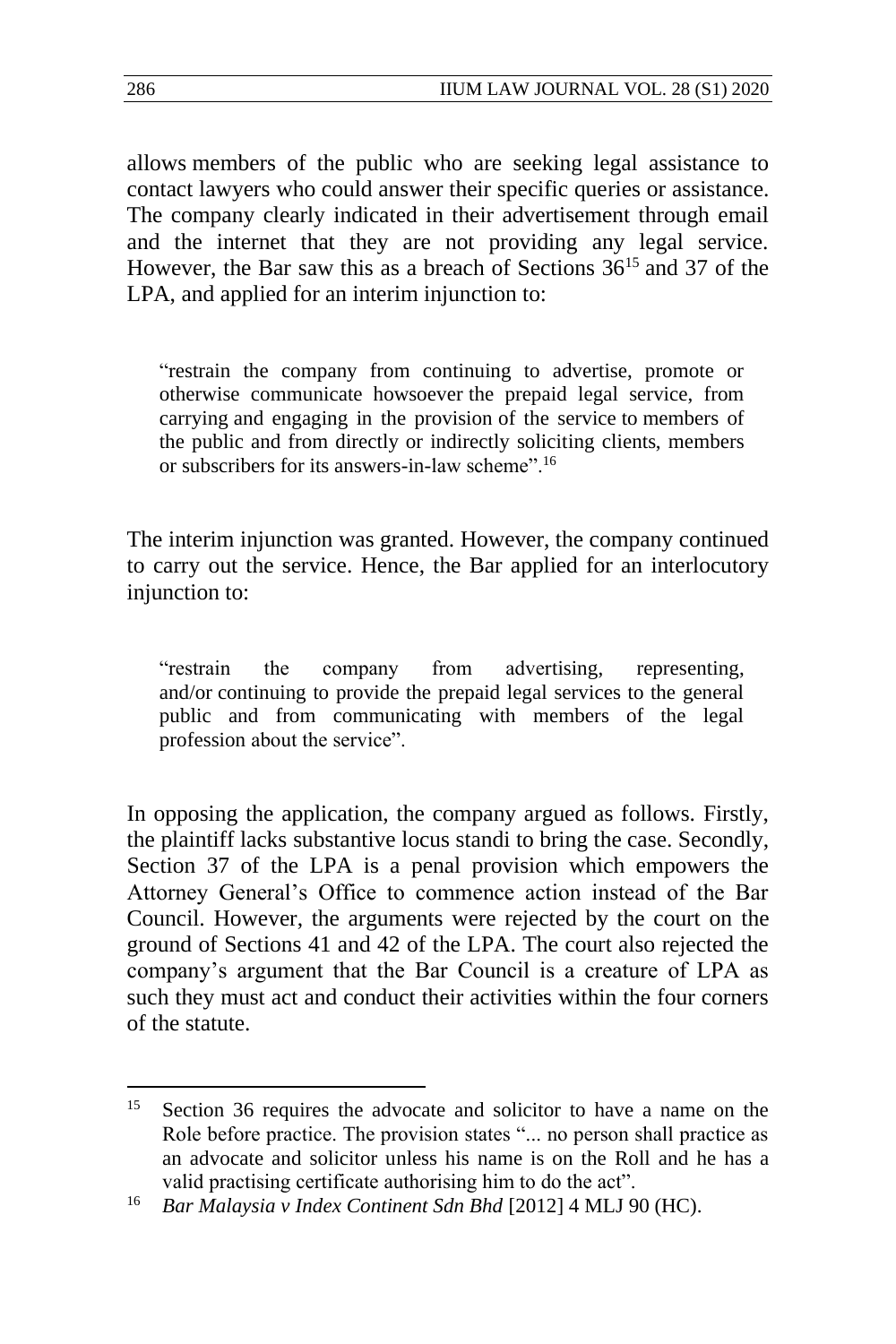In relation to the service provided, the Bar Council contended that the business and the service provided by the company are "as though they are providing the service of advocates and solicitors" in breach of Section 36 of the LPA. The Bar Council also argued that the "services carried out and advertised are normally and customarily carried out or undertaken by an advocate and solicitor". On this issue, the company counter-argued that their emails and correspondences clearly indicated that the company is not providing legal services or holding itself as an advocate and solicitor. However, upon perusing the company emails and the contents of its website, the court opined that the packages being offered by the company is multilayered, in that, potential members could, *inter alia*:

- i. Call in for an immediate phone consultation;
- ii. Engage in web chat, presumably with an advocate and solicitor; or
- iii. Have a face to face consultation with an advocate and solicitor.

Accordingly, the court regarded the issue of "whether the package falls within Section 37(3) of the LPA" as a question to be tried, and thus, allowed the application for an injunction.<sup>17</sup> On the nature of legal service provided, the court held them as "matters touching ancillary or incidental to the law". Therefore, it is a breach of Section 37 of the LPA. Furthermore, if the service is allowed, it will cause greater harm to the public, and the Bar has a duty to protect the public, and that allowing the company to advertise may lead to dire consequences for which damages would not be an adequate remedy.

Apart from the above actions, the Bar has applied for an injunction against Euro Prestasi & Partners (M) Sdn Bhd, a debt collection agency for representing itself as a law firm. Several other services provided by start-ups such as DragonLaw, BurgieLaw, CanLaw, and NeedLawyer were said to be in breach of the LPA

<sup>&</sup>lt;sup>17</sup> The company's appeal to the Court of Appeal was allowed. However, the Bar later appealed to the Federal Court. The Federal Court affirmed the decision of the High Court. *Bar Malaysia v Index Continent Sdn Bhd* [2016] 2 CLJ 545 (FC).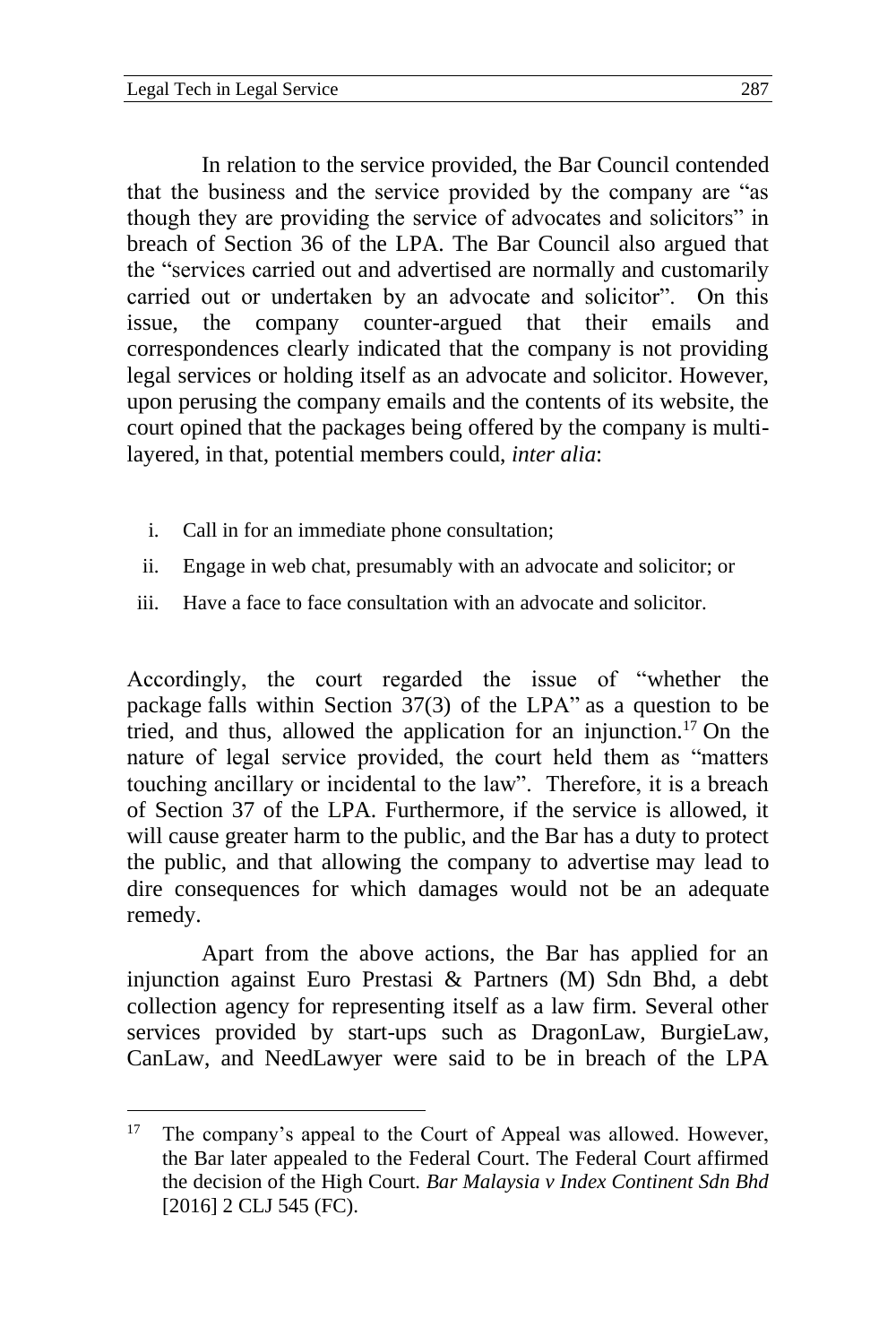and/or LPPER.<sup>18</sup> Due to this strong stance by the Bar Council, many potential legal start-ups are prevented from providing such services. On this, Van Geyel, a partner in a law firm commented that "if the industry regulators are not playing their role of encouraging development and improvement, then at the very least they should not actively create barriers to innovations."<sup>19</sup>

Prior to the above actions, the Bar Council had already sued a company for providing legal services. In 2003, the Malaysian Bar took an action against HF Vitality (Malaysia) Sdn. Bhd.<sup>20</sup> for advertising and offering legal services to the general public under a scheme known as "The Rights Programme" where fees are charged to its members. In this case, the Bar Council contended that the program and the service provided intruded into the legal profession. The Bar Council also sought a declaration to announce that the company was not an authorised person to provide such services under the LPA.

The above cases illustrated the protective nature of the Malaysian Bar in guarding the legal profession and its members from unauthorised persons who are non-lawyers to provide legal service. The law applies to any type of legal services whether online or offline, thus, closing all doors to non-lawyers. The reason for such "cautious treatment" of the Bar Council is explained by the former President of the Bar Council, George Varughese, which is to:

"protect the legal profession from unscrupulous vendors and/or access to products and services that flout the LPA and related legislation or violate the rules and ruling of the Bar Council. It is also due to the need to ensure that access to legal services is properly regulated so

<sup>18</sup> See Annual Reports 2017/2018 and 2016/2017 at [https://www.malaysianbar.org.my.](https://www.malaysianbar.org.my/) See also Fatimah Zahrah, "Malaysia - Embracing Technology in the Legal Industry –"Adapt" or "be Drooped," accessed on 20 October, 2019, https:/[/www.conventus](http://www.conventus/) law.com/report/Malaysia-embracing-technology-in-the-legal/.

<sup>19</sup> Qian Hongdao, Sughra Bibi, Asif Khan, Lorenzo Ardito, and Mohammad Nurunnabi, "Legal Technologies in Action: The Future of the Legal Market in Light of Disruptive Innovation," *Sustainability* 11, 2019: 1015, https://doi:10.3390/sul1041015.

<sup>20</sup> *Bar Malaysia v HF Vitality (Malaysia) Sdn Bhd* [2003] 5 MLJ 145.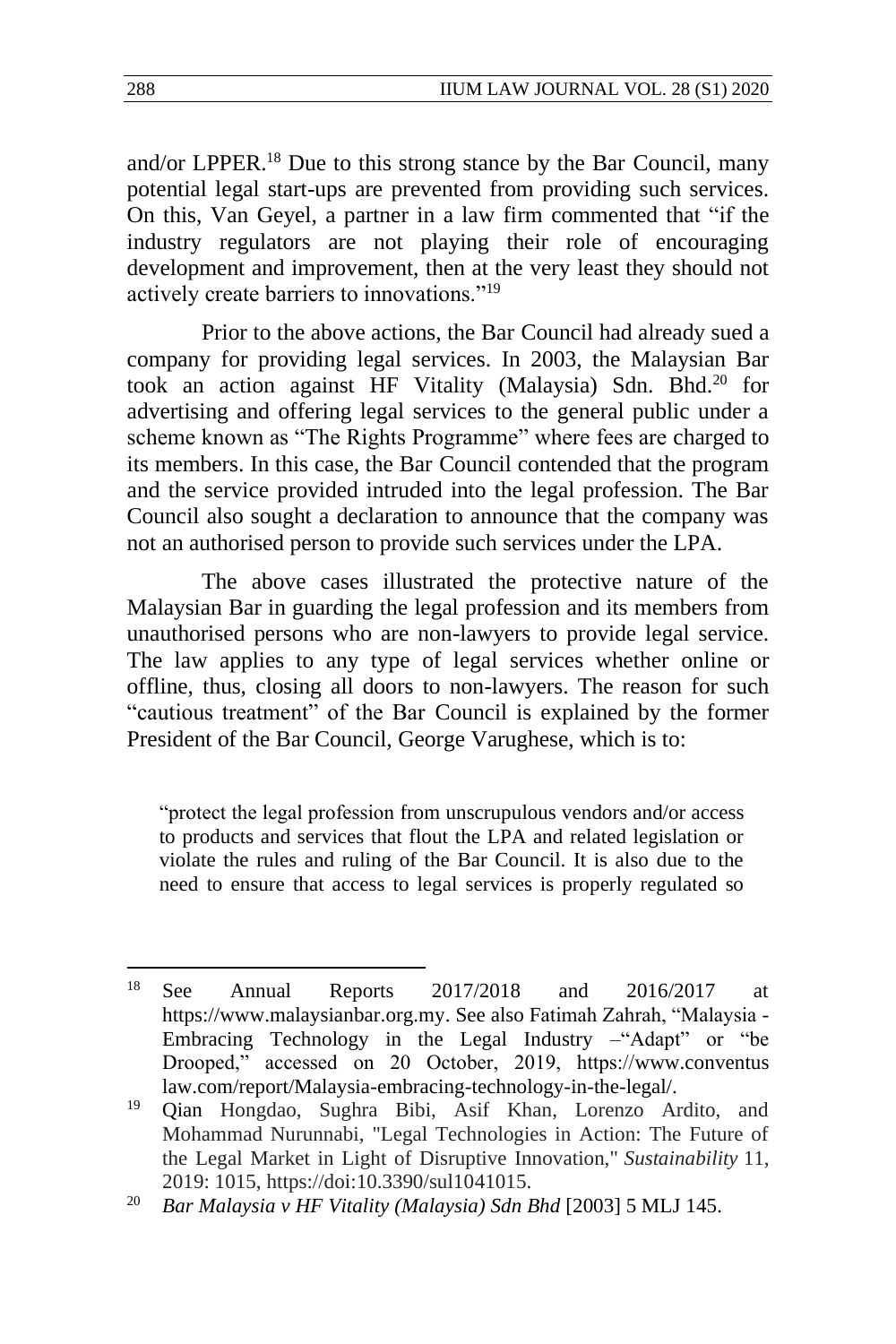that the general public is protected in terms of their access, including with reference to the quality of legal services"<sup>21</sup>

However, such a measure may have an adverse effect on the development of legal technology in Malaysia in contrast to the UK and the US.

#### LEGAL TECHNOLOGY AND DIGITAL LEGAL SERVICE: THE US AND THE UK APPROACH

Legal technology or legal tech involves the use of technology and software to provide legal services. Specifically, "it refers to the application of technology and software to help law firms with practice management, knowledge management, and document storage".<sup>22</sup> Such services are provided by legal start-ups or IT companies that offer the above services to legal firms. In the US, for example, legal start-ups such as Wise Legal Services, Rocket Lawyer, Legal Zoom, and Legal Shield offer business models based on legal technologies to provide individuals and SMEs – Small and Medium Enterprises with online legal services including incorporation, estate plans, legal health diagnostics, billing, accounting, and e-discovery, on top of legal documentation automation, practice management, and document storage.

In 2016, the American Bar Association (ABA) produced a report on the "Future Legal Service in the United States". The Report found that legal tech could be used to expand the public's access to legal services which remain out of reach for the less privileged members of the society. The study conducted found that the traditional delivery of legal services and law practice business model

<sup>21</sup> See Fatimah Zahrah, "Malaysia -Embracing Technology in the Legal Industry – "Adapt" or "be Drooped," accessed on 20 October, 2019, https:/[/www.conventusl](http://www.conventus/)aw.com/report/Malaysia-embracing-technologyin-the-legal/.

<sup>&</sup>lt;sup>22</sup> Kenneth Tung, "If "Software is Eating the World," Is Legal Service is on the Menu?" *Legal Business World* 10, 2017, https://www.legalbusinessworld.com/single-post/2017/10/31/If- %E2%80%9CSoftware-Is-Eating-the-World%E2%80%9D-Is-Legal-Service-on-the-Menu.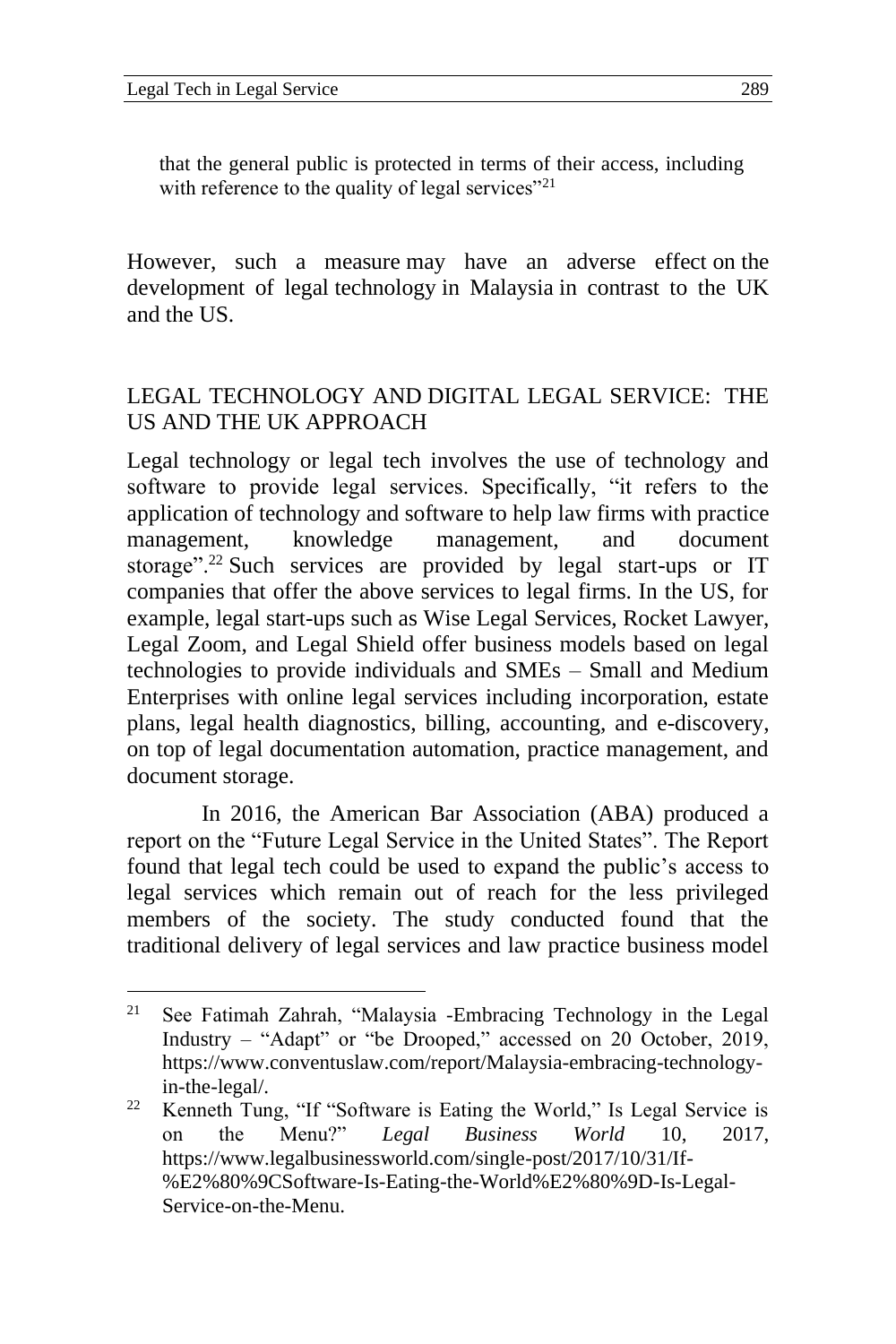put constraints on innovation that would have provided greater access to and enhanced the delivery of legal services. The Report regarded the legal profession's resistance to change as a hindrance to additional innovations. On this point William C. Hubbard, the ABA President in 2014-15 said:

"We must open our minds to innovative approaches and to leveraging technology in order to identify new models to deliver legal services. Those who seek legal assistance expect us to deliver legal services differently. It is our duty to the public and it is our duty to deliver justice, not just to some but to all".<sup>23</sup>

In relation to the issue of unemployment of new graduates, the Report highlights that the legal start-ups could provide employment to recent law graduates to meet the need for legal services. The Report has provided twelve recommendations, one of which suggested that the legal profession should partner with other disciplines and the public for insights about innovative legal services delivery. This can be achieved by increasing collaboration with other disciplines which can help to improve access to legal services. In addition, the law schools and Bar Associations, including the ABA, should offer more continuing legal education and other opportunities for lawyers to study entrepreneurship, innovation, the business and economics of law practice, and other relevant disciplines. Accordingly, legal tech in the US is seen as a means to improve the delivery of legal services so that the public can be better served, thus justifying the cause of justice and the rule of law.

In the UK, the legal start-ups have made their presence in the so-called "outdated, inaccessible and expensive" legal profession. This was made possible through the use of automation, data, artificial intelligence, and other technologies to make the legal process faster, more efficient, and open to players with affordable costs. The most notable legal start-ups in the UK are Seedlegal, LegaleXe, JustBeagle, Lex Snap, Luminance, Libryo, and Lexoo. Thus, despite the conservative legal profession in

<sup>23</sup> "*Report on the Future of Legal Services in the United States,"* Commission on the Future of Legal Services, American Bar Association: Chicago, IL, USA, 2016.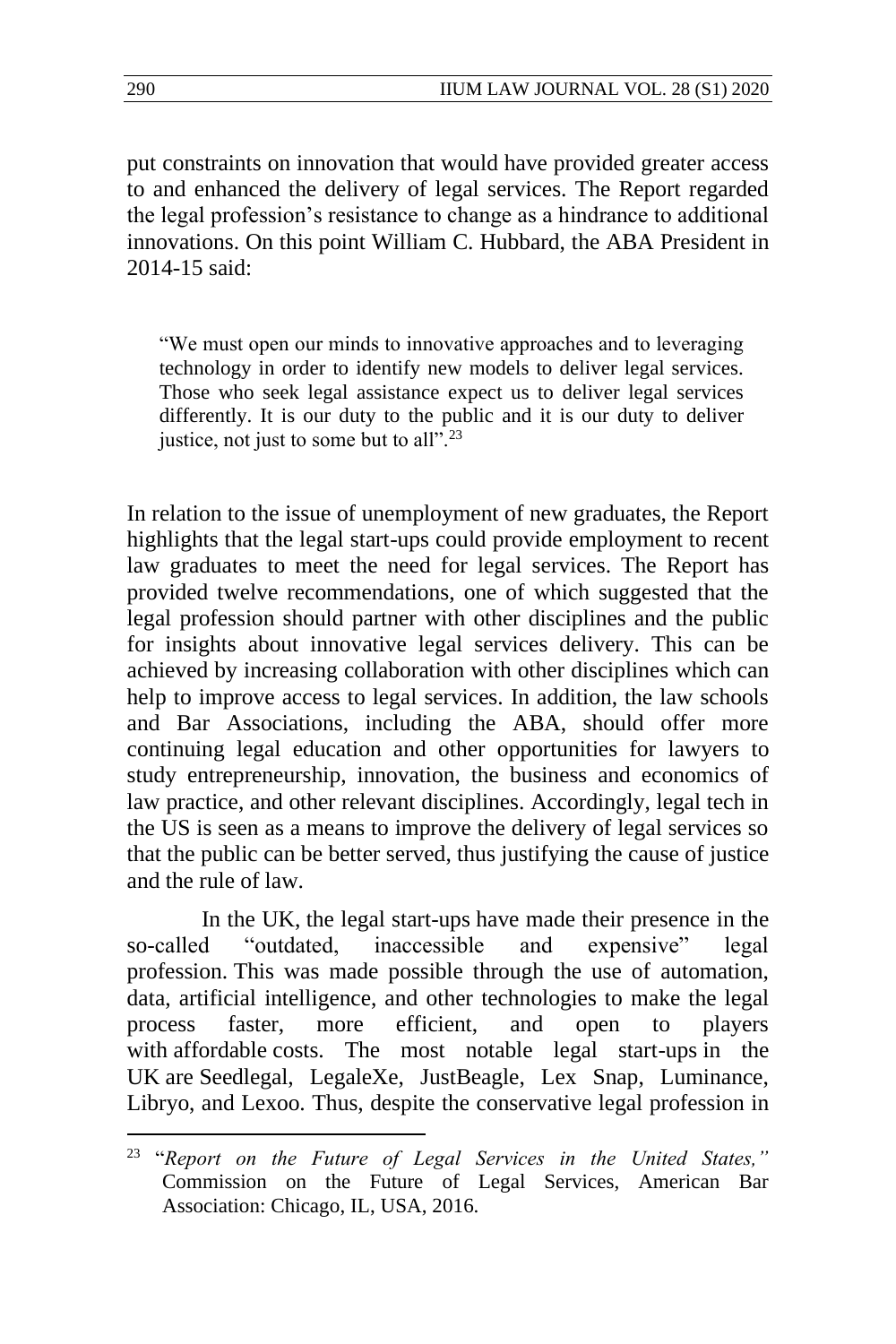the UK, the Law Society of England and Wales Report 2017 on "Capturing Technological Innovation in Legal Services" clearly endorsed the need to embrace technology in the legal profession. According to Robert Bourns, the President of the Law Society, "the essential role of a solicitor to assist the client to the best of our abilities and uphold the rule of law, has not changed, but the way we do the jobs has evolved as the world we live and work in has."

The Law Society acknowledged that "change is important in order to provide value to clients but preserve essential elements of professional behaviour". With such reception, the Law Society aims "to change the legal profession to a profession that has energy and ideas that are ready to promote a revolution in the delivery of legal service". This may establish the connotation of `Lawyers on Demand'.

Similar to the approach made by the US, the UK also regards the development of this new and disruptive technology as a mechanism or opportunity to increase transparency and value of service across the sector. In order to see the reaction and reception of the members of the Law Society on this legal tech issue, the Law Society conducted a survey in February 2016. Even though 47% and 24% agreed and strongly agreed respectively that "innovation is critical to exploit opportunities and differentiate my firm", there is still a gap between those who recognised the need to change, and the need to take steps towards innovation. Furthermore, it is quite difficult to change from fee-earning partnerships to commercial business. Nevertheless, the pressure to adopt legal tech is building up due to various reasons including the need for greater efficiency, volume, and complexity of work. Above all is the increasing client demand on cost and speed which influences the pressure to adopt the legal tech.

In summary, lawyers in the US and the UK are more receptive and willing to invest in technology. They are inclined to adopt innovation to carry out the routine legal works as compared to the Malaysian lawyers.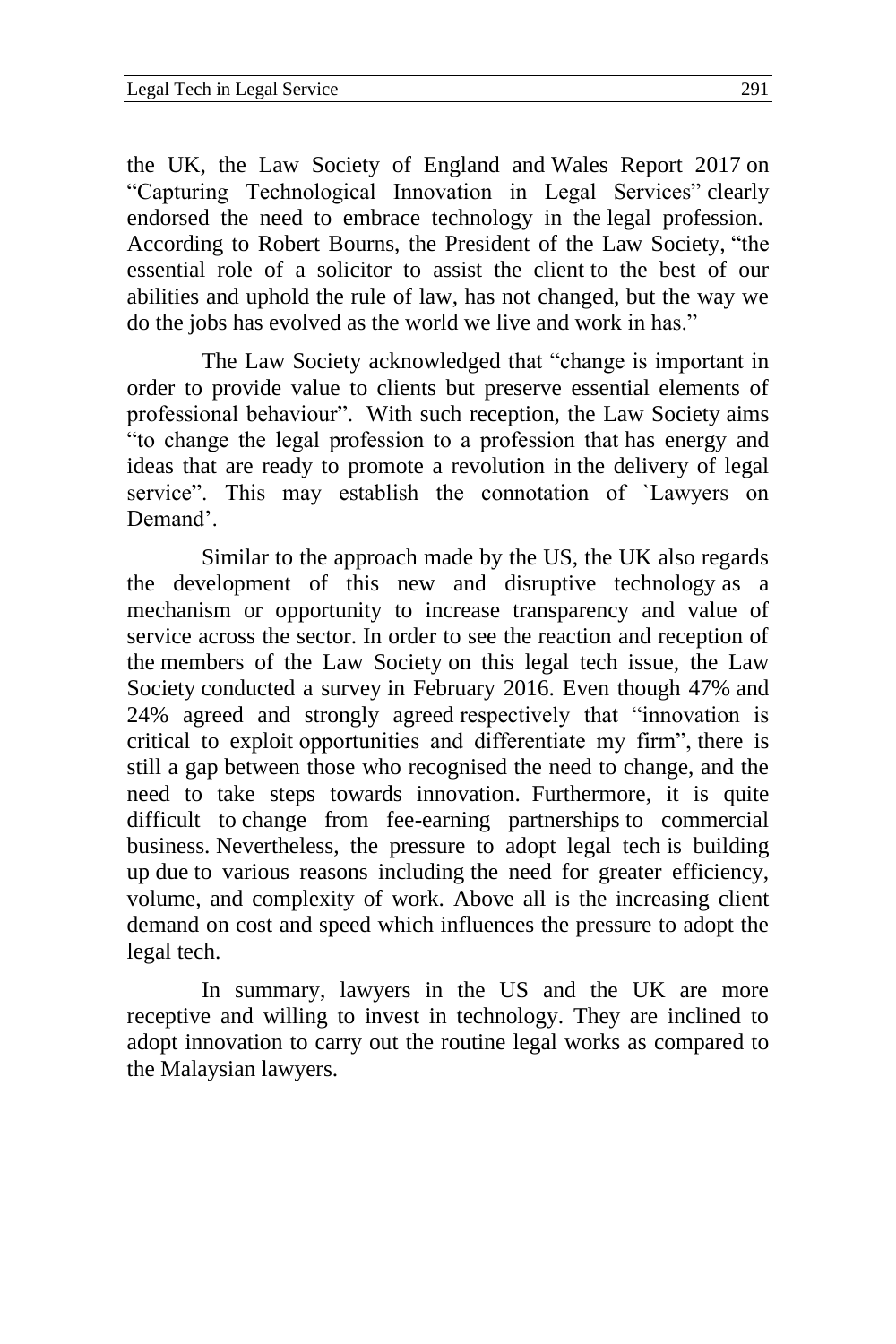#### **DEVELOPMENT OF LEGAL TECH IN THE UK**

The legal profession in England has traditionally been highly monopolistic. The profession had always been pulling up the drawbridge; it regulated everyone else out of the field and kept the exclusive rights in place. The profession provides more to the interests of the lawyers or providers than the recipients of legal services i.e. the clients. Although the legal profession is old and traditional, it is not immune to changes. As seen earlier, the legal landscape in the UK especially England and Wales have gradually changed with the advent of technologies.

As a game-changer to the conservative profession, technologies also changed consumer preference from the good old lawyers and law firms towards solutions powered by technology. This is one of the driving factors for the birth of legal technology or legal tech in the UK and other parts of the world.

#### **The Law Society and the Legal Tech in the UK**

The Law Society in the UK is an independent body for solicitors. It aims to promote the role of legal services in the UK economy as well as protecting everyone's rights to have access to justice. The Law Society acknowledges the impact of technologies on legal practice and the justice system. It adopts the approach of using legal tech as an opportunity to innovate and provide better services for clients. Thus, legal tech becomes a mechanism to increase efficiency, reduce costs and improve outcomes.<sup>24</sup>

The Law Society defines legal tech as "technologies which aim to support, supplement or replace traditional methods for delivering legal services, or that improve the way the justice system operates".<sup>25</sup> Thus, the aim of having legal tech is to facilitate, support, and improve the delivery of legal services that bring people closer to justice. In order to achieve this, the Law Society conducts legal tech programs to educate, assist, and facilitate its members. A committee

 $24$  The Law Society, accessed on November 2, 2019, https://www.lawsociety.org.uk/support-services/lawtech/

<sup>&</sup>lt;sup>25</sup> "What is lawtech?" The Law Society, accessed on November 2, 201[9,https://www.lawsociety.org.uk/support-services/lawtech/what-is](https://www.lawsociety.org.uk/support-services/lawtech/what-is-lawtech/)[lawtech/.](https://www.lawsociety.org.uk/support-services/lawtech/what-is-lawtech/)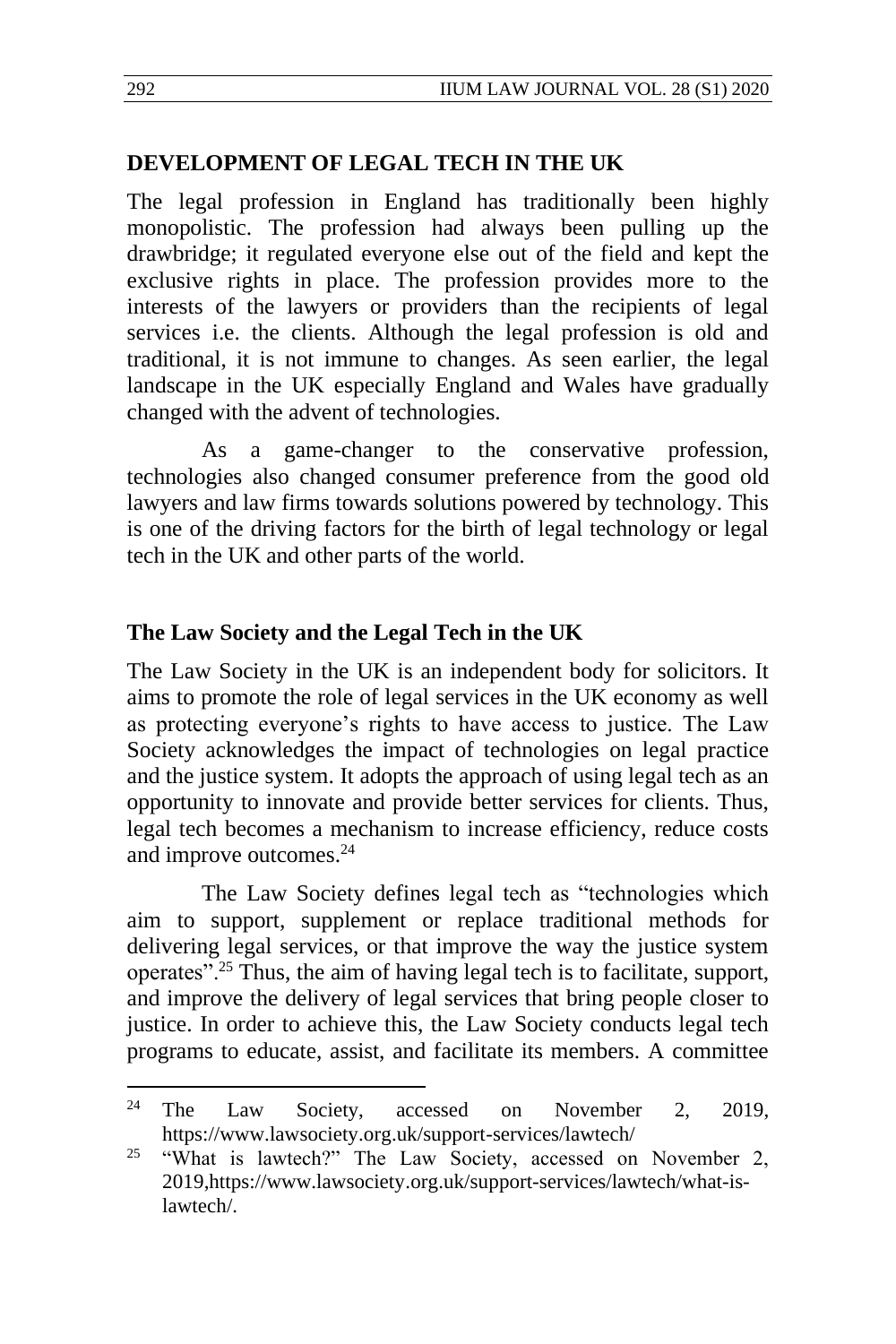on Technology and Law has been established with intentions to provide advice and develop guidance that will assist the profession in adopting relevant new technologies and comply with IT-related professional obligations and regulatory requirements (including data protection and cybersecurity). In this manner, the Law Society can assist in shaping and developing policy initiatives including court modernisation. By doing so, the Law Society become an influential voice in the legal, regulatory, and ethical debates concerning the role of emerging new technologies including AI and machine learning, and their impact on the law and legal practice. Moreover, the Solicitors Regulation Authority (SRA) revealed a plan to engage with the UK's lawtech circle to ensure that the regulation does not place an unnecessary barrier in the way of innovation. This is a good sign. The conservative and traditional legal profession is now more receptive to legal technology.

#### **Legal Tech Service for Legal Firms in the UK**

In recent years, the legal service industry has witnessed rapid developments in technological advancement impacting legal firms. This can be seen through technological innovation in the tech market, ranging from advanced search and extraction; data analytics; document assembly and automation; and, conversation assembly, and automation.<sup>26</sup>

For instance, advanced search functions based on machine learning have the capability to identify specific legal information, blocks of text, clauses and anomalies. Machine learning is also able to pull valuable information from thousands of legal documents in record time. It extracts and summarises any provision from virtually any document or contract. This ensures speedy review of documents, to create a more efficient, cost-effective process of extracting information. In addition, the legal review can be completed 75 percent faster without the need for a paralegal, lawyers, or long

<sup>&</sup>lt;sup>26</sup> "Capturing Technological Innovation in Legal Services Report." The Law Society, accessed on November 2, 2019. [https://www.lawsociety.org.uk/support-services/research](https://www.lawsociety.org.uk/support-services/research-trends/capturing-technological-innovation-report/)[trends/capturing-technological-innovation-report/.](https://www.lawsociety.org.uk/support-services/research-trends/capturing-technological-innovation-report/)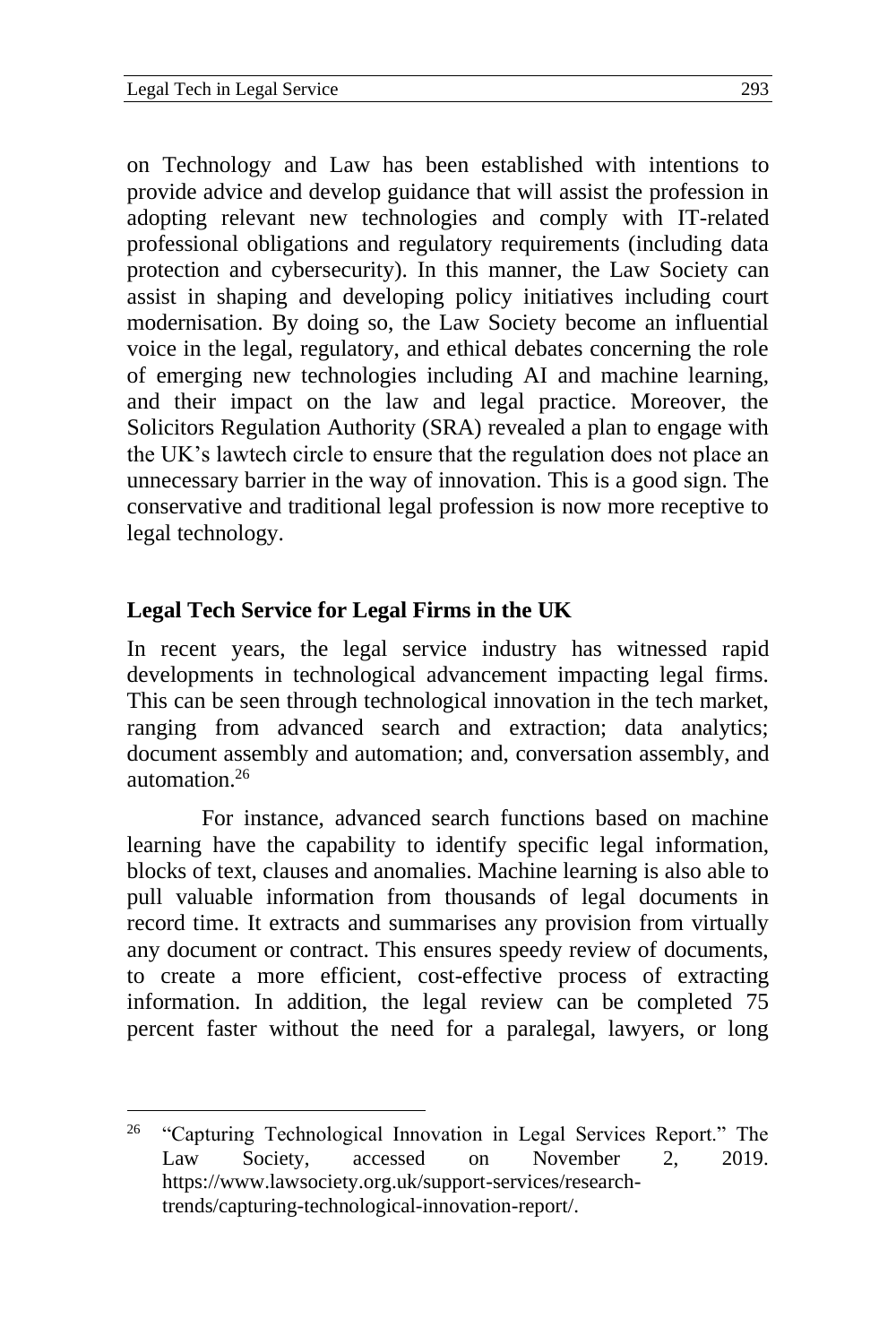working hours.<sup>27</sup> This technology takes out the tedious work and allows lawyers to focus on the decision that requires human logic.

Subsequently, data analytics emanating from increased computing power, data algorithm, and digital data, enables firms to gain insight into the workflow, cases, and clients. These data can be used to determine the value of the services they provide to clients. The data analytics helps identification of the 'right' cases for the firm, client needs, legal risk assessment, workflow, and case allocation.

Another category of technological innovation is document assembly and automation. The introduction of smart forms and robolawyers has transformed frequently used documents and forms into intelligent templates that enable fast production. Automating the assembly and production of documents saves time and money, reduces risk, increases accuracy, and enhances compliance. This system also enables non-lawyers to complete forms and produce a reliable draft of legal documents without expert legal knowledge.

The final category of technological innovation is conversation assembly and automation. It is operated by advanced natural language processing, voice recognition, machine learning, and document assembly tool. Natural language processing makes it possible for computers to read a text, hear speech, interpret, measure sentiment, and determine which parts are important. The use of chatbot and robo-lawyer combines with machine learning and natural language processing can provide users with information and generate a realtime document specific to a client's needs.

With the advent of technological innovation, the UK has seen an explosion in the number of legal tech start-ups in recent years. According to TechMarketView, an influential analyst and advisory company in the UK tech market, there are more than 100 legal tech companies operating in the UK.<sup>28</sup> According to Lawyer Portal<sup>29</sup> and

 $27$  Thea Sokolowski, "4 AI Driven Lawtech Startups Changing the Legal Landscape," accessed on October 30, 2019, [https://outsideinsight.com/insights/4-ai-driven-lawtech-startups](https://outsideinsight.com/insights/4-ai-driven-lawtech-startups-changing-the-legal-landscape/)[changing-the-legal-landscape/.](https://outsideinsight.com/insights/4-ai-driven-lawtech-startups-changing-the-legal-landscape/)

<sup>28</sup> Michael Cross, "In Focus: Lawtech: Mind the Gap," *Law Society Gazette*, February 25, 2019, 10.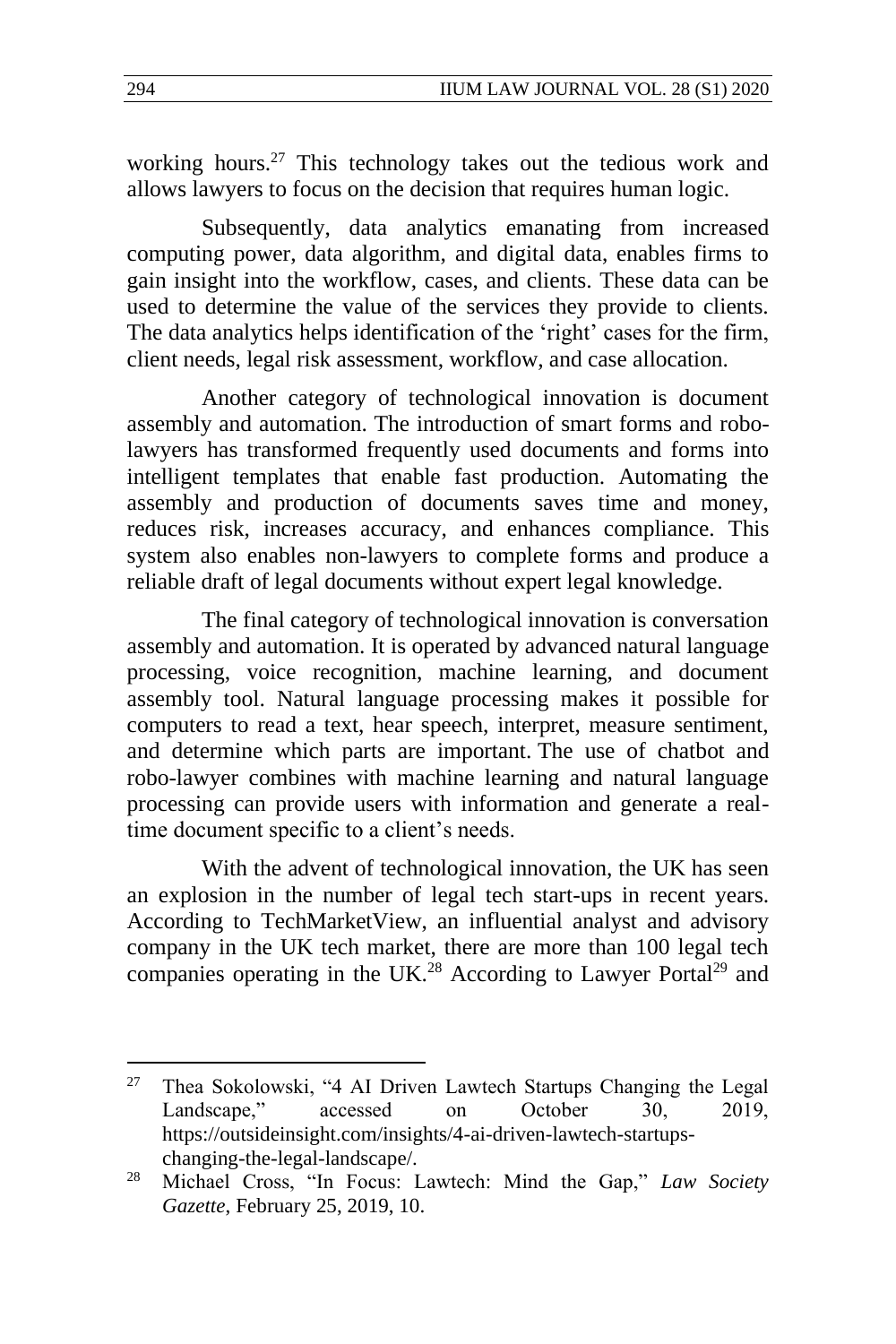Forbes, start-ups such as Luminance,  $30$  Lexoo,  $31$  Libryo<sup>32</sup> and Crowd Justice<sup>33</sup> emerged among the top legal start-ups in the UK for the year 2019.<sup>34</sup>

Luminance was formed in 2015 as a tech company that uses AI technology to read and understand contracts and legal documents with the aim of identifying significant information and anomalies. It does not require any instruction and is able to sift through documents in any language. By using AI rather than a trainee to go through piles of documents within a short span of time. Lawyers can now focus on works and areas of law that need a human touch, creative and analytical thinking. At present, Luminance has set sight on expansion into the US and Singapore.

Another start-up, Lexoo was founded in 2014. Lexoo established a platform through which clients can find lawyers by receiving multiple quotes from specialised solicitors. Clients can easily compare and hire talented and forward-thinking lawyers around the globe, all pre-screened and vetted by Lexoo. The lawyers are encouraged to compete for work and people can see hundreds of reviews from other businesses. A team of ex-lawyers performs the vetting so users will only receive quotes from lawyers that are right for the job. The lawyers are drawn from top firm lawyers who now work on a lower overhead basis. The Lexoo solution is easier, costeffective, and transparent.

<sup>&</sup>lt;sup>29</sup> "Top 5 Legal Tech Startups to Watch in 2019," The Lawyer Portal, accessed November 4, 2019, [https://www.thelawyerportal.com/blog/top-](https://www.thelawyerportal.com/blog/top-5-legal-tech-start-ups-to-watch-2019/)[5-legal-tech-start-ups-to-watch-2019/.](https://www.thelawyerportal.com/blog/top-5-legal-tech-start-ups-to-watch-2019/)

<sup>&</sup>lt;sup>30</sup> See "Luminance. The Artificial Intelligence Platform for the Legal Profession," accessed on November 2, 2019, [https://www.luminance.com/.](https://www.luminance.com/)

<sup>31</sup> See "External Counsel for In-House Legal Teams," accessed on November 2, 2019, [https://www.lexoo.co.uk/.](https://www.lexoo.co.uk/)

<sup>32</sup> See "Libryo Provides World Class Legal Regulatory Technology for Organisations." accessed on November 2, 2019, [https://libryo.com/.](https://libryo.com/)

<sup>33</sup> See "The World's Crowdfunding Platform for Legal Action," accessed on November 2, 2019, [https://www.crowdjustice.com/.](https://www.crowdjustice.com/)

<sup>34</sup> Alison Coleman, "Four Lawtech Startups Transforming the Way the Legal Sector Operates," Forbes, accessed November 4, 2019, [https://www.forbes.com/sites/alisoncoleman/2019/08/18/four-lawtech](https://www.forbes.com/sites/alisoncoleman/2019/08/18/four-lawtech-startups-transforming-the-way-the-legal-sector-operates/#4a0ab91b545e)[startups-transforming-the-way-the-legal-sector-operates/#4a0ab91b545e.](https://www.forbes.com/sites/alisoncoleman/2019/08/18/four-lawtech-startups-transforming-the-way-the-legal-sector-operates/#4a0ab91b545e)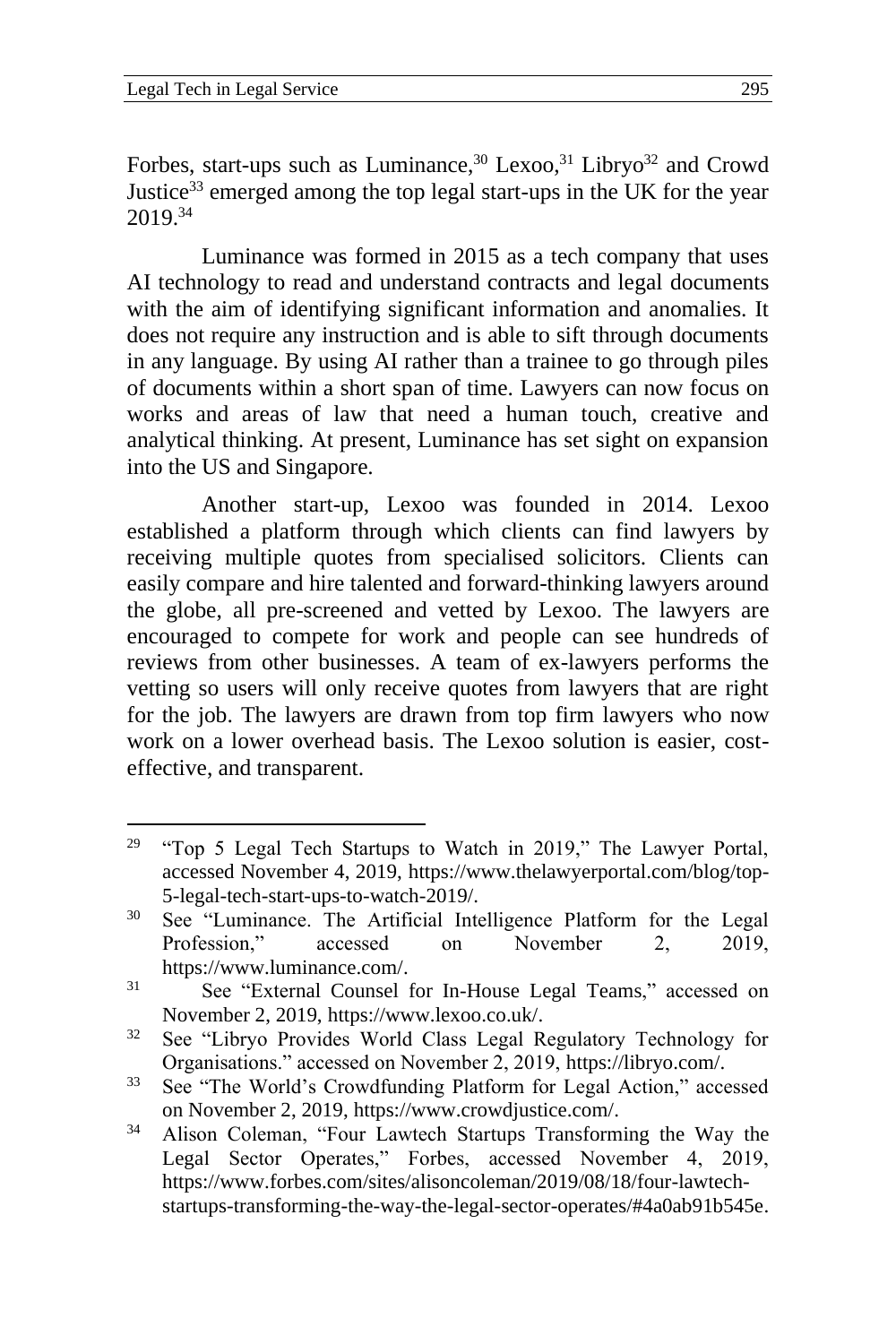Libryo was established in 2016. It provides updates in the form of notifications on the latest changes to Regulatory Law. With built-in translations function, it enables clients to read legal texts in other languages. Libryo's context and place-specific collections of regulation provide on-demand, plain language summaries of specific sections of the applicable legislation. Libryo also tracks every applicable change in legislation and notifies the parties involved. Thus, it helps any person, working in any organization to know what the law requires in any situation.

CrowdJustice originally started in the UK in 2014. It is a crowdfunding platform where individuals, communities, or organizations can raise money specifically for legal cases. It aims to make the law accessible to all. CrowdJustice has a team of experts to vet each campaign to ensure a qualified lawyer has been engaged. They also ensure that all funds go to the lawyer's client trust account and disburse any leftover money should the case settle before the fund runs out.

#### **The UK Government Support for Legal Tech**

The rise in the number of lawtech companies shows that there is a demand for the adoption of legal tech in the legal profession. Numbers of legal tech companies have managed to pitch their businesses and received funding from investors and the UK government. In 2019, the sum of £62 million has been invested in UK legal tech start-ups. The government pledged another £2 million in June 2019 to support new and emerging technologies that will drive growth in the legal services industry $35$  and over forty grants were announced by the government to fund technological innovations. For instance, a grant of £136,982.00 has been awarded to Start-up Teal Legal Ltd and Keele University to develop a prototype tool on whether AI could speed up conveyancing by assisting the due diligence process.<sup>36</sup> This commitment by the UK government will

<sup>&</sup>lt;sup>35</sup> "Legal Services and LawTech Bolstered with  $£2$  million of Government Funding," UK Government, accessed November 5, 2019, [https://www.gov.uk/government/news/legal-services-and-lawtech](https://www.gov.uk/government/news/legal-services-and-lawtech-bolstered-with-2-million-of-government-funding)[bolstered-with-2-million-of-government-funding.](https://www.gov.uk/government/news/legal-services-and-lawtech-bolstered-with-2-million-of-government-funding)

<sup>36</sup> Michael Cross, "News & Technology: Online Legal Advice Boost in £13m support for AI," *Law Society Gazette*, February 25, 2019, 8.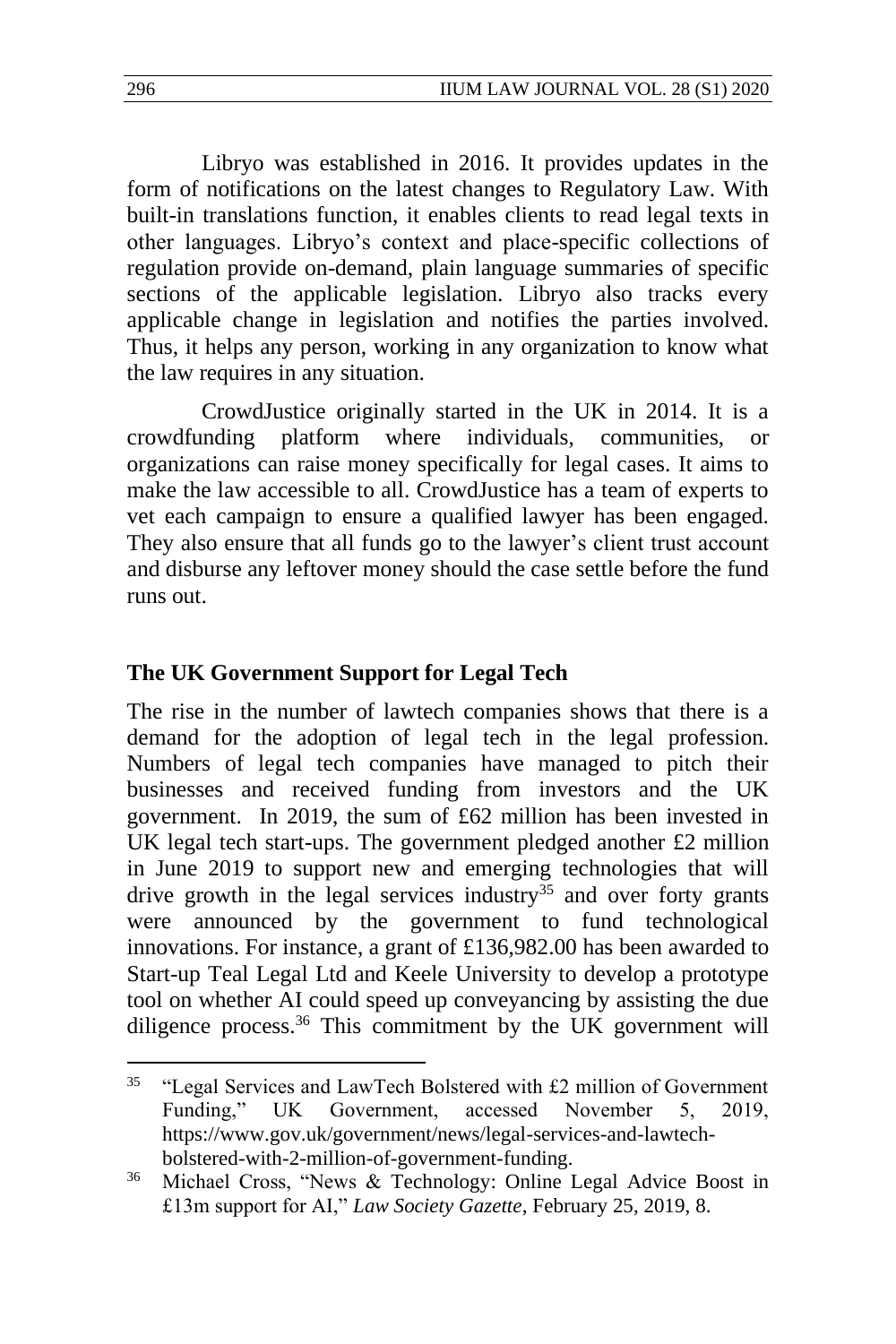help embrace opportunities of legal tech, drive innovations and help the UK legal industries to further prosper. For the record, legal services contribute around £25 billion to the UK economy and £4 billion in exports per year.<sup>37</sup>

### **Legal Tech Regulation in the UK**

As discussed above, the UK legal profession has already embraced and become receptive to changes in the delivery of legal services. The change towards better legal service occurred long before the introduction of legal tech in the legal profession. This is witnessed by the introduction of the Legal Services Act 2007 (LSA). The LSA was introduced to regulate the legal practice and produce more competition within the sector. This is a response to the concerns raised about the outdated regulatory methods of the legal profession, the delivery of legal services as well as law firms overcharging due to the lack of competition.<sup>38</sup> Therefore, the LSA, apart from its aim to liberalise and regulate the UK legal market, also aims to encourage more competition and to provide a new route for consumer complaints. The LSA has challenged the traditional legal profession as it paves the way to allow competition in the legal profession. Currently, the LSA enables external ownership of law firms by nonlawyers, lawyers, and accountants to become partners under alternative business structures (ABSs), and for law firms to get listed on the stock market. The introduction of the ABS signifies the liberalisation of the UK legal profession and this provides excellent opportunities for future legal tech development in the UK.

 $37$  "Legal Services and LawTech Bolstered with £2 million of Government Funding," UK Government, accessed November 5, 2019, [https://www.gov.uk/government/news/legal-services-and-lawtech](https://www.gov.uk/government/news/legal-services-and-lawtech-bolstered-with-2-million-of-government-funding)[bolstered-with-2-million-of-government-funding.](https://www.gov.uk/government/news/legal-services-and-lawtech-bolstered-with-2-million-of-government-funding)

<sup>38</sup> In 2004, Sir David Clementi published his report i.e. Clementi Review after a study conducted in 2003 to consider a framework that would best promote competition, innovation, and the public and consumer interest in an efficient, effective and independent legal sector. His recommendations were reflected in the LSA 2007. See Michael Zander, "The Legal Services Act 2007: An Act of Revolution for the Legal Profession?" Legal Services Institute, accessed on November 15, 2019, https://sdn.ymaws.com/ncbp.org/resource/collection/F9556696-FF20- 442A-B922-OFE6CFD2FB3E/The\_Legal\_Services\_Act\_2007.pdf.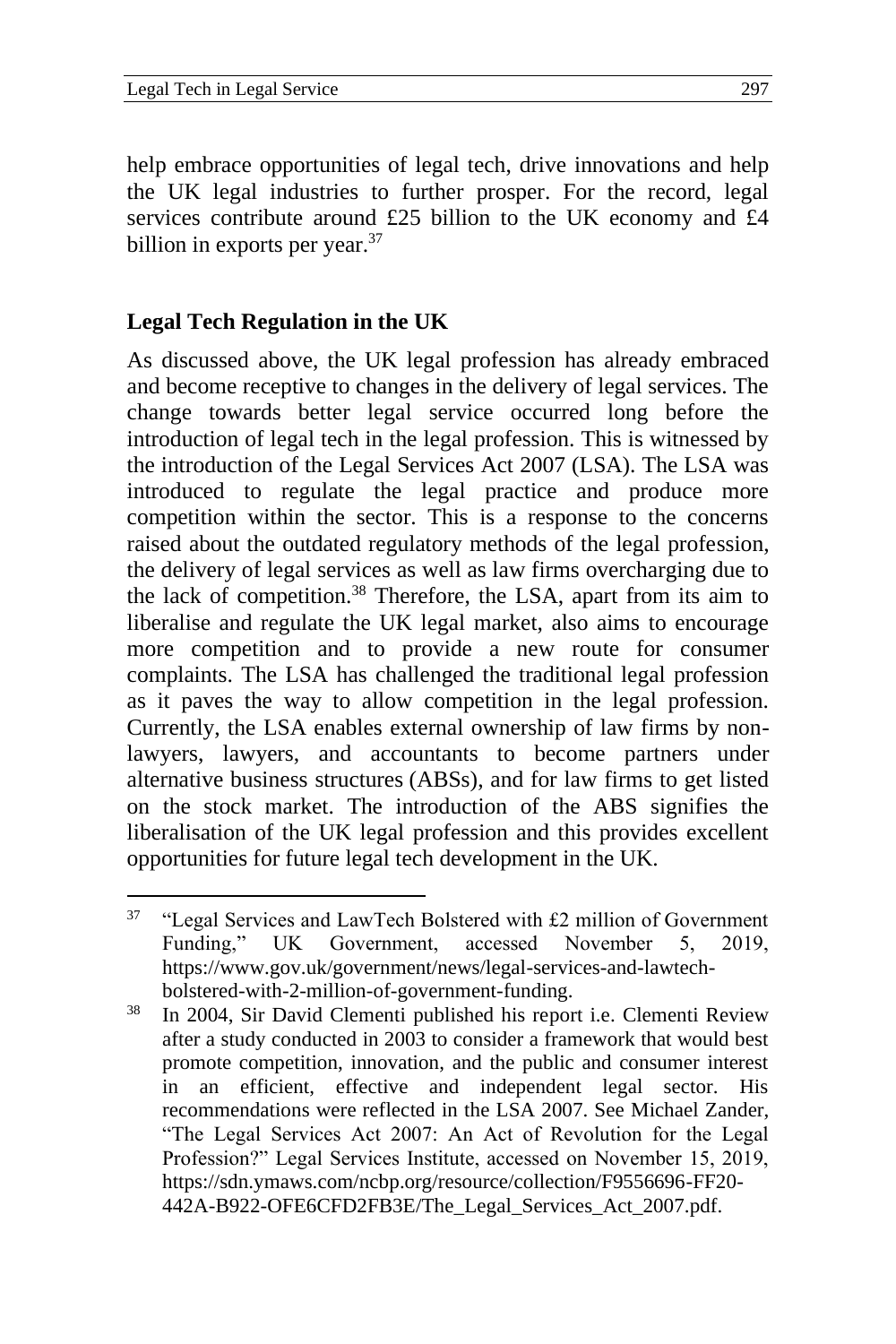# **LEGAL TECH IN MALAYSIA: RECENT DEVELOPMENT AND THE WAY FORWARD**

In his speech to commemorate the Legal Year 2019, former Chief Justice of Malaysia - YAA Richard Malanjum (as he then was) explained how technology assists in the court administration. The introduction of an E-review in case management, queue management system (QMS), complaint mechanism, and video conferencing and so on, virtual court and paperless system indicated that Malaysia is changing its traditional legal system into a digital legal system. By introducing a digital system, the court is minimizing the burden faced by lawyers in handling their case and assisting the public to improve access to justice and fair decisions from the court. As the courts are going digital, the Chief Justice reminded the legal profession to embrace technology because there is no option since technology is coming soon to the legal profession.

Taking heed of the Chief Justice's advice, the Bar Council has submitted to the Attorney General's office a draft of the new Legal Profession Act in January 2019. According to Foong Cheng Leong, a member of the Committee on the Reform of Legal Sector, the new Act seeks "to account for developing trends and technological innovation in the legal profession". Section 35 of the new Act contains a provision on Legal Technology.<sup>39</sup>

The section consists of seven provisions comprising the definition of legal technology and legal technology providers. The provision defines legal technology as "any technological product or service used or to be used in the provision of any service or any act which is within any function or responsibility of any advocate and solicitor, or places at the disposal of any other person the services of an advocate and solicitor".

The provision covers two parts namely:

<sup>39</sup> Foong Cheng Leong, ["Introduction of Legal Technology Provision in](http://foongchengleong.com/2019/01/introduction-of-legal-technology-provision-in-the-new-malaysian-legal-profession-act/)  [the New Malaysian Legal Profession Act,](http://foongchengleong.com/2019/01/introduction-of-legal-technology-provision-in-the-new-malaysian-legal-profession-act/)" accessed on 30 October 2019, [https://foongchengleong.com/2019/01/introduction-of-legal](https://foongchengleong.com/2019/01/introduction-of-legal-technology-provision-in-the-new-malaysian-legal-profession-act/)[technology-provision-in-the-new-malaysian-legal-profession-act/.](https://foongchengleong.com/2019/01/introduction-of-legal-technology-provision-in-the-new-malaysian-legal-profession-act/)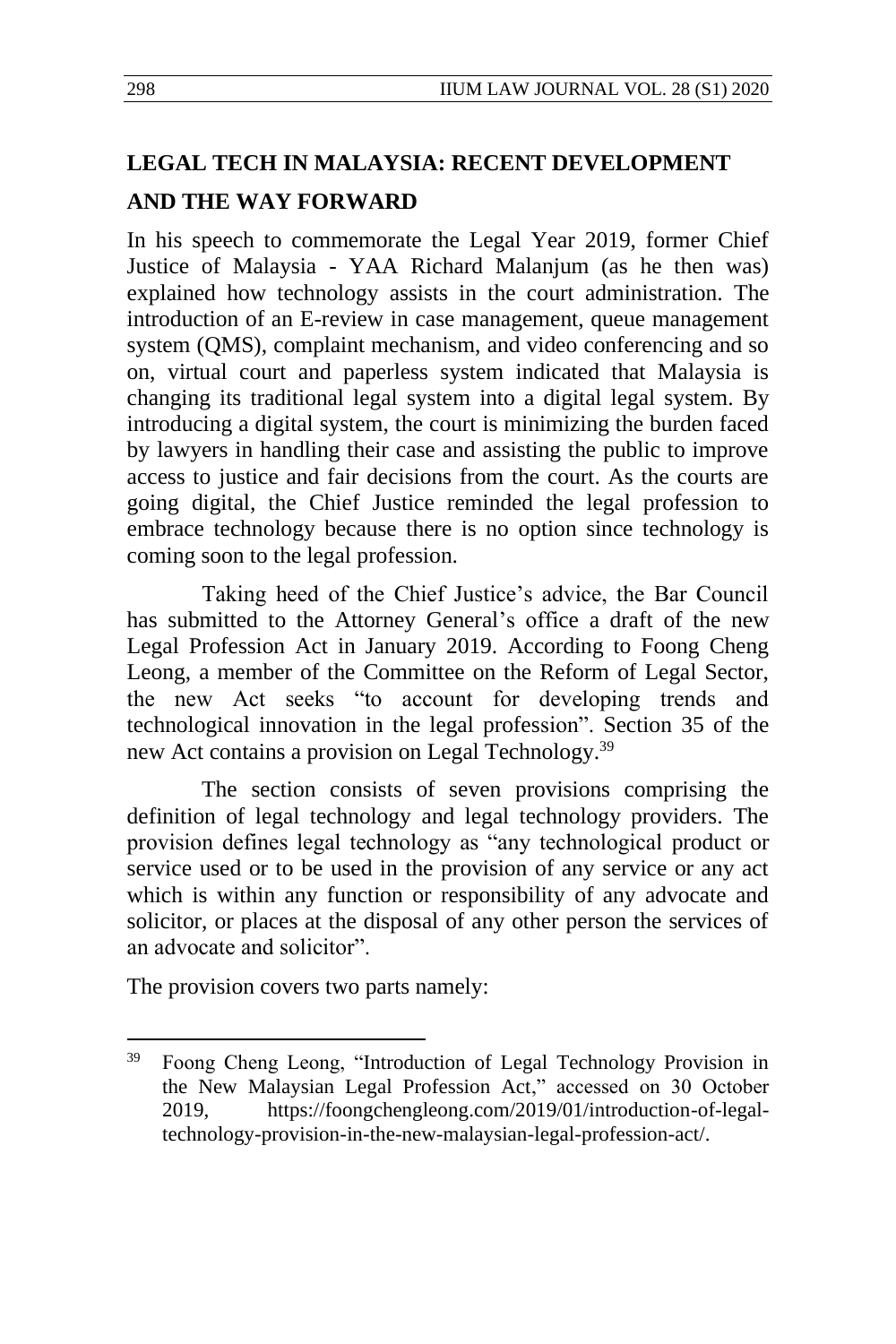- a. Technological product or service provided by lawyers or advocates and solicitors;
- b. Technological product or service provided by non-lawyers who provide service as advocates and solicitors.

Whereas 'legal technology provider' refers to any person or entity that provides legal technology.

In summary, the new LPA recognises the use of legal technology services and product by lawyers in the delivery of legal services. Lawyers as members of the Bar can resort to legal tech to improve quality of work, increase performance, and enhance professionalism. However, using technology to solicit clients or touting is still prohibited under the Legal Profession (Practice & Etiquette) Rules 1978.

In relation to the power of the Bar Council, Section 35 (2) confers the Bar Council with the power to make rules for the regulation of any legal technology or legal provider. Subsection (3) mandated the Bar Council with the power to exempt any legal technology or legal technology provider from any rules of the Bar Council and from the requirement under Section 33 that governs the issuance of *Sijil* Annual. The Bar Council may revoke any approval or exemption given if the legal technology provider contravenes this section. To determine any contravention of the section, the Bar Council has the power to conduct an inquiry and compel any person to produce any document. In cases where the contravention is proven, Section 35(7) gives the power to the Bar Council to apply to the High Court for the following order:

- a. to restrain the legal technology provider from providing its product, service or solution;
- b. to compel the relevant authority to disclose any further relevant information related to the contravention;
- c. to compel the relevant authority to restrain or limit access to such legal technological providers.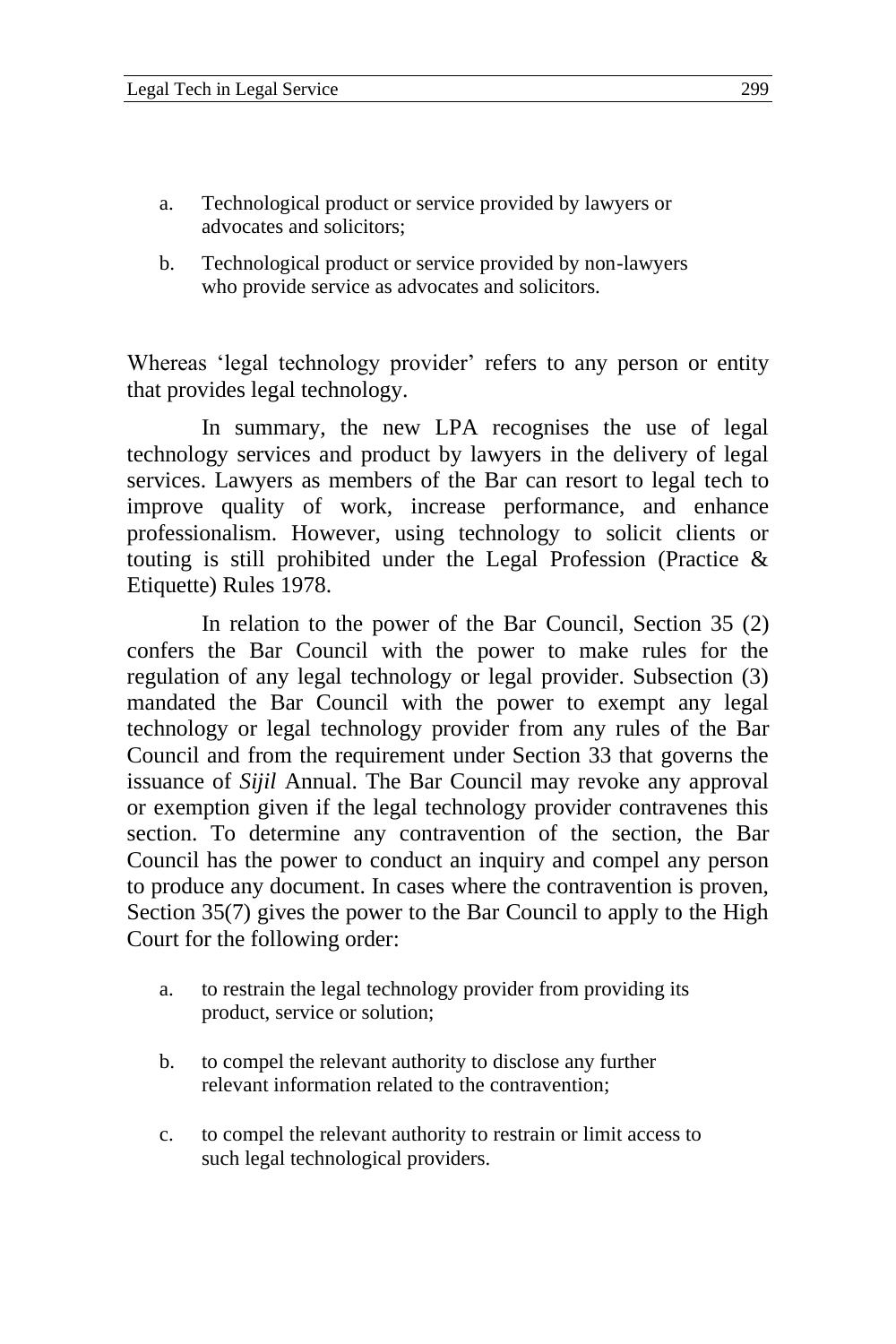The new provision is an opportunity, although limited, for legal tech to work together with lawyers to provide legal service. The existence of legal tech still depends on the approval and discretion of the Bar. Looking at the new Act, the Bar Council still retains wide powers to regulate the development of the legal tech in Malaysia.

Indirectly, this development is clouded by the decision of the court in the case of *Index Continent<sup>40</sup>* and the power of the Bar Council. Since 2017, there have been eight legal tech start-ups operating in Malaysia namely LawCanvas, CanLaw, CanLawSyariah, BurgeLaw, Locum Legalis, FCL & Co., Easylaw, and eLaw. However, CanLaw has permanently closed while others are not active or have to change their business structure and concept. Only FCL & Co., which is operated by a lawyer, survived. The development of legal tech was slow at first. Nevertheless in 2019, a transformation started to emerge with the incorporation of LawTech Malaysia, which aims to promote effective and long-term digital transformation in the legal industry in Malaysia and the ASEAN region.

In October 2019, the Company organised a hackathon to solve four problems relating to legal service and management, namely, "reducing the overhead cost for law firms, increasing access to justice, improving communication among industry stakeholders and cultivating innovative culture". According to Adeline Chin, the Malaysian Hackathon identifies four issues faced by law firms which are "challenge of dealing with paper-heavy, need more efficient processes and practice management and in relation to access to justice, the public needs a legal market place".<sup>41</sup> The Hackathon acted as an eye-opener to lawyers who joined the event.

On the issue of whether artificial intelligence (AI) will replace lawyers and take away their jobs, the answer obtained was "the AI is only doing mechanical tasks but a lawyer's oversight and authority to sign a matter is still a necessity". This ruled out the fear of losing a job among lawyers because what AI offers is `efficiency, fast and accurate'. In other words, AI would offer a massive boost to productivity, allowing for smarter searches through massive

<sup>40</sup> *Bar Malaysia v Index Continent Sdn Bhd* [2016] 2 CLJ 545 (FC).

<sup>41</sup> Qishin Tariq, "Changing Perceptions: Reaching Lawyers through Legal Tech Education," *Technews The Star Online*, Feb 2019.